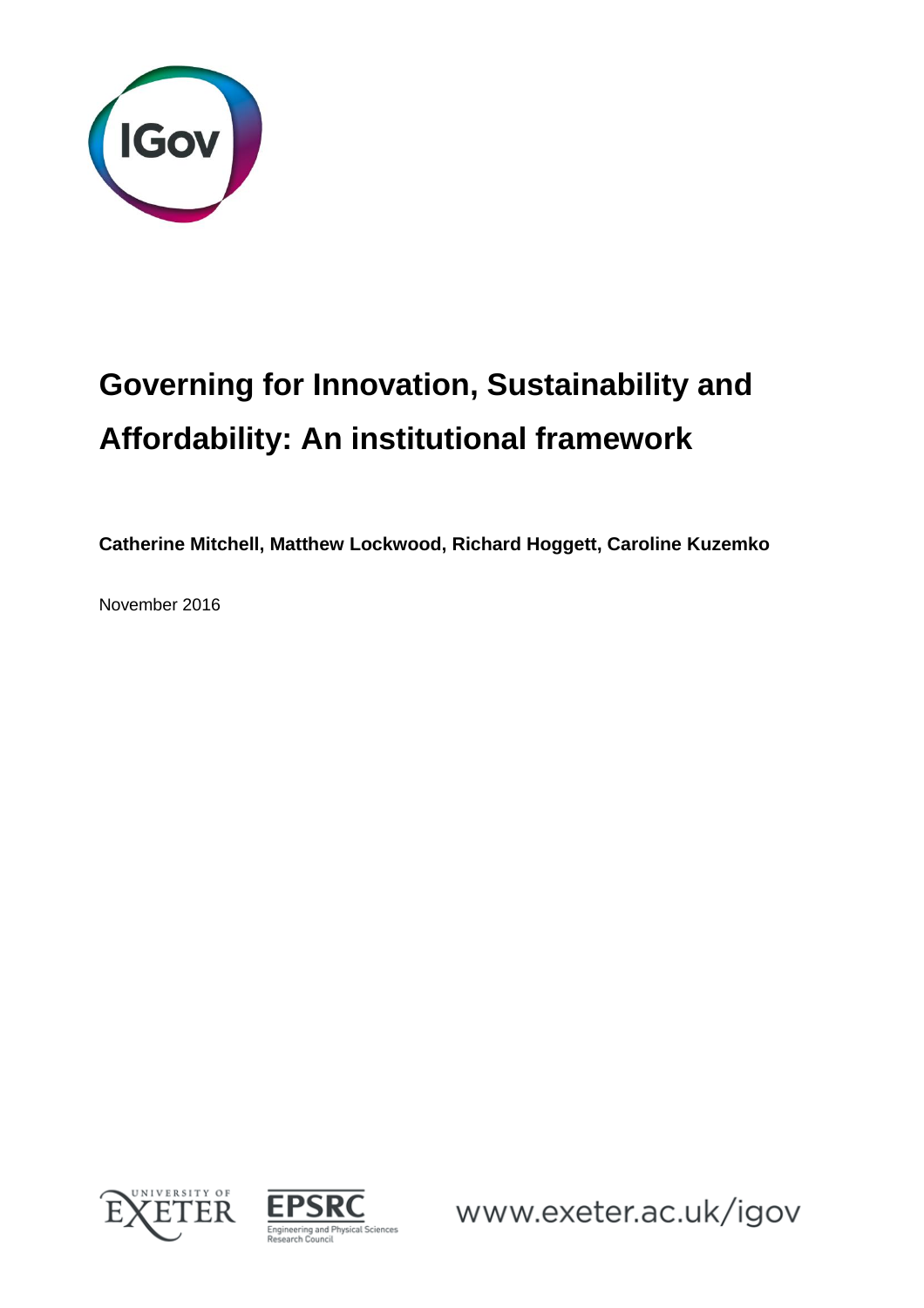## **1. Introduction: the challenge of transformation of the energy system**

The energy system in Britain, like others around the world, is undergoing fundamental and rapid change due to a wide range of different drivers, from technology through to social, environmental and businesses preferences and innovations (Mitchell 2016).

The drive to decarbonise electricity over the last 30-40 years has led to a significant rise in renewable generation, especially from wind and solar, and this has had significant impacts on how energy systems are operated and managed. As these technologies continue to expand as their costs come down, the value of flexibility elsewhere in the system will also grow fast. Existing forms of flexibility, such as natural gas-fired power plants, will become increasingly unavailable as carbon budgets get tighter. As a result, flexibility in demand for electricity, either through demand-side response or through forms of storage, is becoming increasingly important.<sup>1</sup>

Electrification may play an increasing role in transport and heat (DECC 2013b: 102-105), which may mean a significant increase in the demand for electricity, including peak demand. Wilson et al (2013) estimate that shifting even 30% of heat demand to electricity would mean daily electricity demand doubling if resistive heating is used, and increasing by 25% if heat pumps are used. Peak demand increases would be larger. While these developments, were they to happen, represent a huge technical and economic challenge, they also open up opportunities, since demands in electric vehicle charging and electrical heating are particularly well-suited to demand side management. In the absence of demand side flexibility, the costs of this transformation in terms of additional generating and network capacity will be enormous, again underscoring the value of that flexibility. However, it remains very unclear whether decarbonisation of heat and transport can (should or will) be achieved by this electricity route, or how far renewable gases may also be involved (Maclean et al 2016). These developments also point to the importance of demand reduction since the costs of system transformation will be lower the lower is total demand (Steward 2014).

A further dimension of transformation is that the rise of small-scale technologies (including many renewables), again (currently) especially in electricity generation. Britain is seeing a sharp rise in distributed generation (DG),<sup>2</sup> and the beginning of the reversal of the centralisation of the electricity system in the  $20<sup>th</sup>$  century. Crucially,  $21<sup>st</sup>$  century energy systems are expected to be more *decentralised*, with households, businesses, local government and other organisations taking back more control over energy production. It is also likely that we will see more heat being provided

<sup>&</sup>lt;sup>1</sup> For more details see[: http://www.sustainabilityfirst.org.uk/index.php/energy-demand-side/gb-electricity-demand](http://www.sustainabilityfirst.org.uk/index.php/energy-demand-side/gb-electricity-demand)

 $2$  i.e. generation attached to the lower voltage distribution networks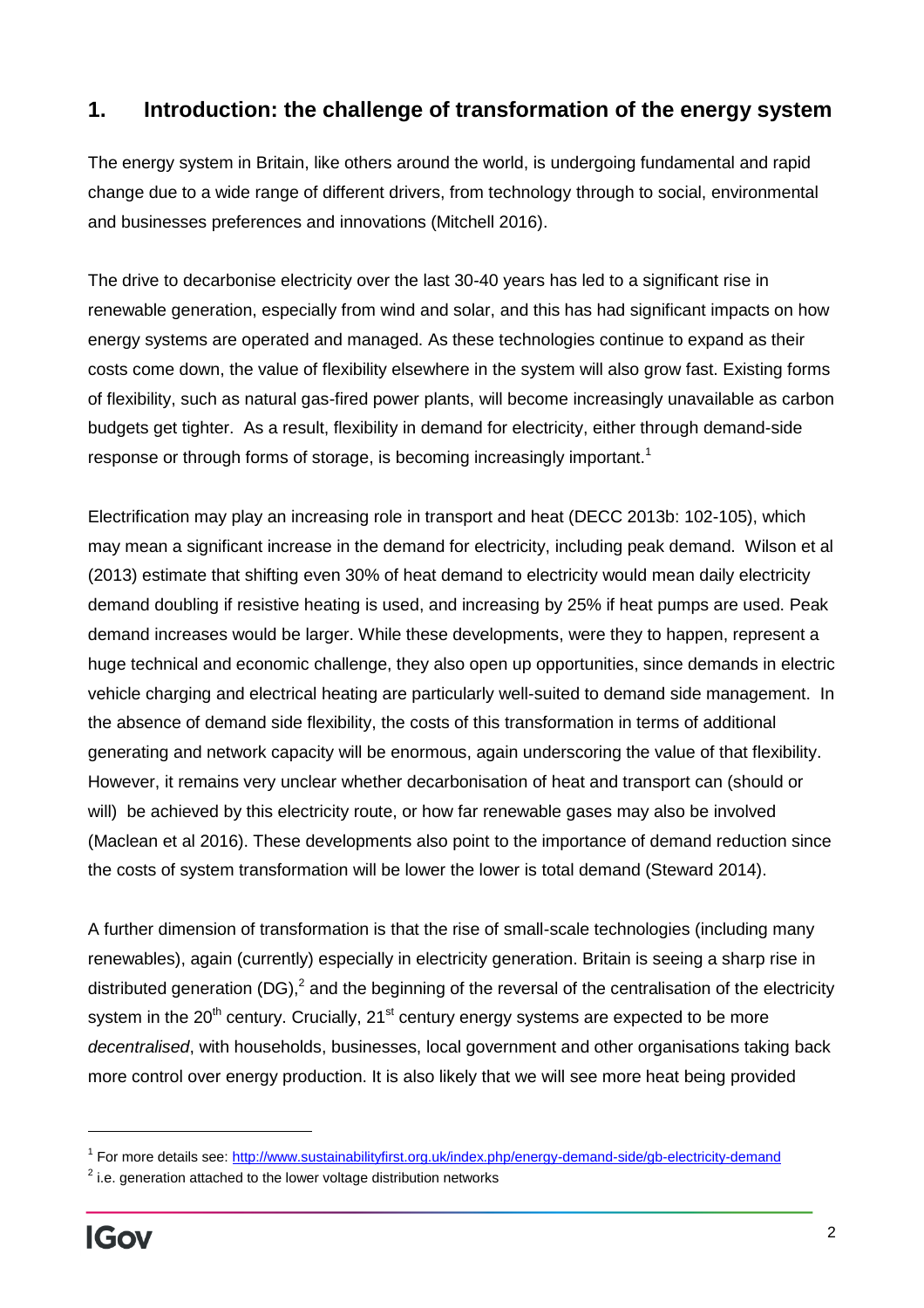through local heat networks, rather than through burning gas delivered through a national network, especially in cities.

The emergence of a decentralised energy system, involving variable renewable power, more distributed generation, flexible demand including transport and heat, storage, interconnectors and interactions between electricity and renewable gas , will be made possible by the much deeper application of integrated ICTs across the system, in networks, meters, appliances, lighting, heating and cooling technologies, and in generation. These present the possibility of optimisation of energy and power flows at local levels, including the operation of virtual power plants composed of many different sources of generation, storage and demand response.

The changes that the energy system is now facing add up to a shift away from a supply-oriented, centralised system to a decentralised, smart, demand-focused system (Willis 2006). Some elements of this shift are already under way, with increases in renewables, the rise in DG, new business models for demand side response, and local authorities setting up energy companies. Interesting technical work is being done, for example in the Smart Grid Forum<sup>3</sup> and the IET's Future Power Systems Architecture initiative<sup>4</sup>.

However, the most fundamental challenge in this transformation is not technical, but rather one of governance, and specifically inertia within governance (Mitchell 2014).<sup>5</sup> As we discuss further below, the current institutional framework for energy in Britain is not fit for the purpose of facilitating innovation and transformation. Transforming this framework is vital because of the risk that as technology races ahead infrastructure and regulations lag behind, thereby undermining (or even blocking) its use and potentially increasing the costs, undermining the security and threatening the low carbon transformation itself (Mitchell 2014).

A key challenge here is how to decarbonise the energy system without major disruptions to energy security or affordability. Disruption is often talked about in an innovation sense as positive, for example in relation to new technologies like solar PV enabling new ownership patterns and new economics, which are having major effects on conventional utility finances. However, at a system level, disruption can also be costly. We argue that if the current GB governance framework continues as it is, and is not reformed then, at some point, major disruption will occur to the GB energy system. We argue that, while a degree of disruption in major transformations is inevitable,

<sup>&</sup>lt;sup>3</sup><http://uksmartgrid.org/>

<sup>&</sup>lt;sup>4</sup> <http://www.theiet.org/sectors/energy/resources/fpsa-project.cfm?origin=reportdocs>

<sup>&</sup>lt;sup>5</sup> See IGov blog post <u>Overcoming inertia is the key to unlocking a sustainable energy future</u>, 12 January 2015. Here governance is taken to mean policies, institutions, rules and incentives (i.e. the rules of the game).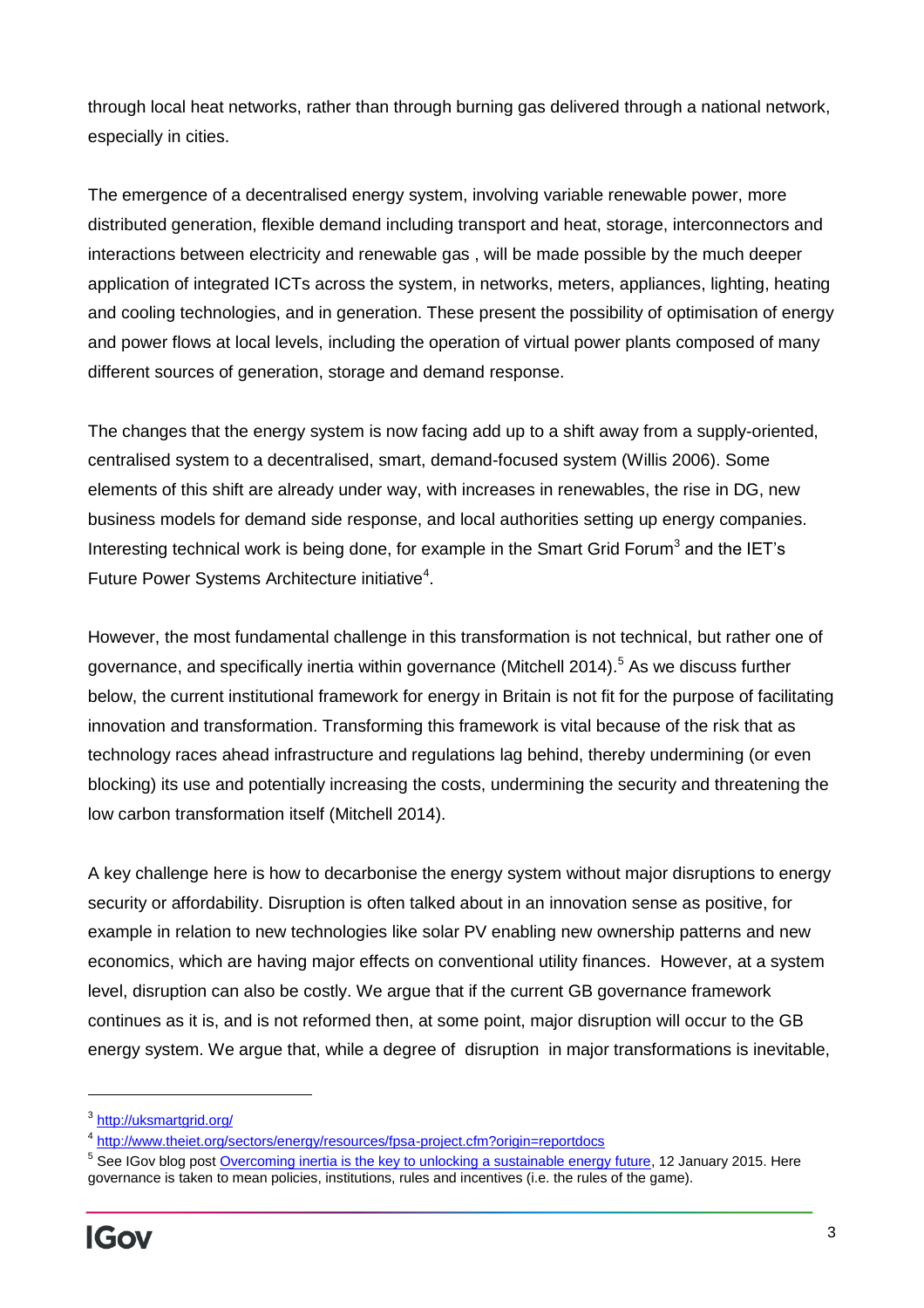such disruption can be managed and minimised if a new institutional framework is implemented in the near term, and if it is set up to be nimble and flexible so that it can re-set to meet new requirements easily.

This means developing the capabilities not only to make the right decisions at any one time, but also the need to be constantly vigilant about the unforeseen impacts of policies, and then being prepared to make changes to counter those unforeseen effects. The governance of the German Energiewende shows precisely these attributes.<sup>6</sup> It also illuminates the push and pull of policy. For example, a combination of [events](http://www.orfonline.org/cms/sites/orfonline/modules/enm-analysis/ENM-ANALYSISDetail.html?cmaid=58145&mmacmaid=58146) led to an [increase](http://www.agora-energiewende.org/fileadmin/downloads/publikationen/Analysen/Trends_im_deutschen_Stromsektor/Analysis_Energiewende_Paradox_web_EN.pdf) in the use of lignite and hard coal in Germany from 2009, the opposite of what was intended in the Energiewende. This then led to a determined policy push from the German government to get back on track. As a result of that policy resetting, and the potential forced early closure of coal plants, the [fight](http://www.theguardian.com/environment/2015/apr/14/german-backlash-grows-against-coal-power-clampdown) between the 'old' and 'new' energy system in Germany has become focused on coal. Current German Government policy seems determined to shut coal plants within a certain time frame so that the mothballed gas plants become economic again but no-one should underestimate the policy determination required to follow this through, and even then, no doubt, this will lead to other unforeseen impacts which will require more policy resetting.

The importance of the governance challenge in energy is now being increasingly recognised, and there is an active debate on the kinds of institutional changes that may be needed. For example, the House of Commons Energy and Climate Change Committee (ECCC, now folded in to the Department of Business, Energy and Industrial Strategy (BEIS) Select Committee) and the nowdefunct Department for Energy and Climate Change (DECC, now part of BEIS) have raised the possibility of creating an independent system operator. Some distribution network operators (DNOs) are taking first steps towards becoming more active distribution system operators (DSOs). The recent reports from the National Infrastructure Commission (NIC) and the ECCC have highlighted the challenges and opportunities for creating a low carbon network infrastructure, and suggested that the challenges can only be met with an appropriate governance, regulatory and operational framework.

This paper provides a set of principles and options for a new institutional arrangement which, we consider, better manages the required transformation whilst at the same time trying to reduce energy system disruption. Our approach has been developed through a four-year project on Innovation, Governance and Affordability for a Sustainable Secure Economy (IGov) at the Energy Policy Group at the University of Exeter, funded by the Engineering and Physical Sciences

<sup>&</sup>lt;sup>6</sup> See the IGov blog post Managed disruption – [the push and pull of policy in Germany,](http://projects.exeter.ac.uk/igov/new-thinking-managed-disruption-the-push-and-pull-of-policy-in-germany/) 22 April 2016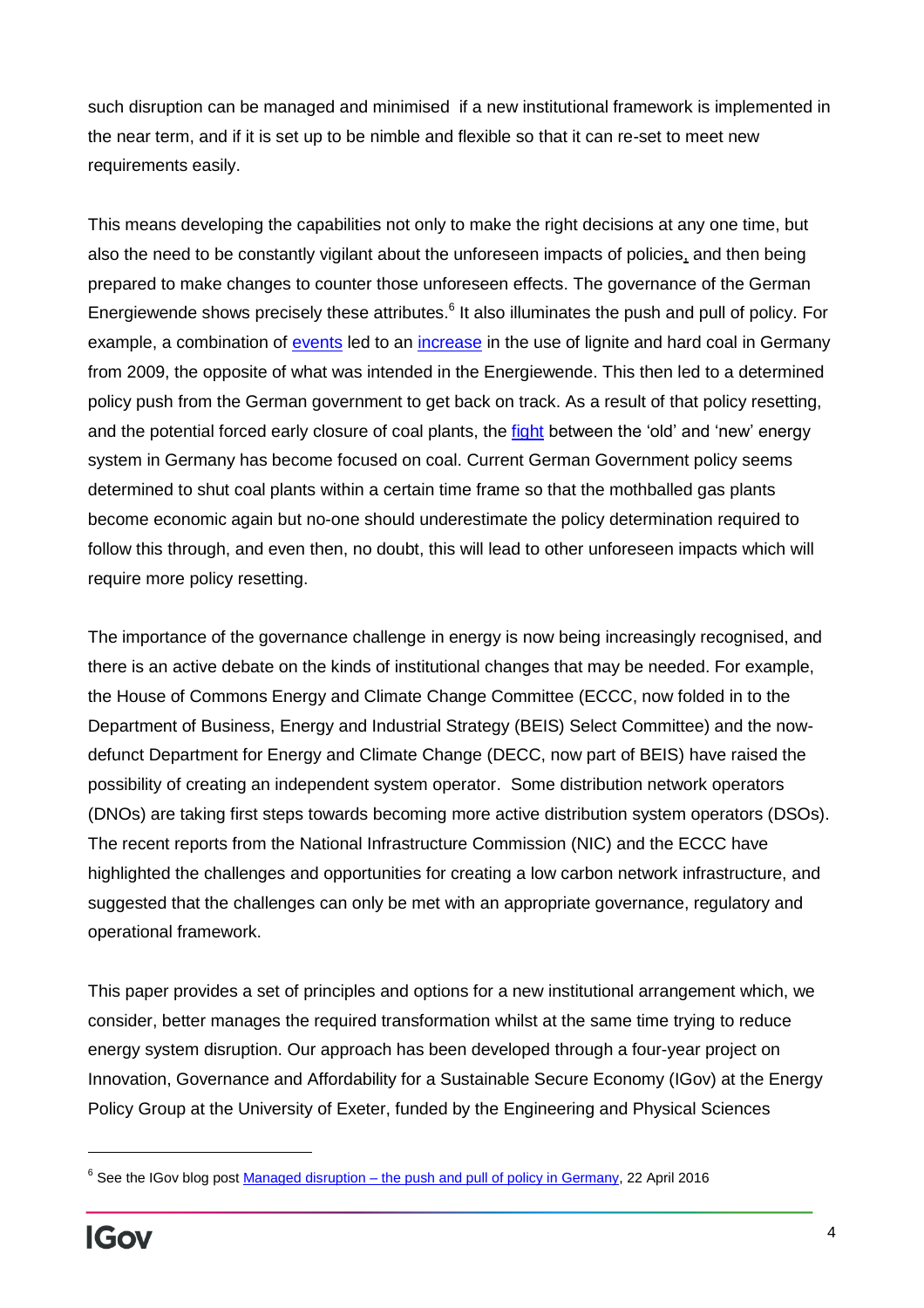Research Council. This Briefing Note only provides a headline summary of the institutions and their role, and a brief rationale for thinking. However, we have written a number of blogs, working papers and journal articles about the governance needs of the GB energy system in general, and its constituent parts. For further details on the approach and earlier version of the proposed framework see the IGov [website.](http://projects.exeter.ac.uk/igov/)

# **2. Governing for Innovation**

Our proposals involve the creation of some new institutions, and changes in the nature of existing ones, such as a refocusing of the role of the energy regulator, Ofgem. A common concern about institutional change in the energy sector is that it is too frequent and sometimes is not worth the cost and disruption involved, with uncertainty causing delays in investment. We are aware of these arguments, but would emphasize two points.

Firstly, what we are suggesting here does not constitute significant or disruptive change. It is actually a combination of what we already have and governance arrangements already in place in other places, such as Denmark and New York State in the US. Moreover, by confronting the problems of the current framework, it is saving GB from greater disruption in the future.

Second, under conditions of technological change, the potential benefits of a more flexible, demand-focused and decentralised energy system over our current approach are enormous. For example, the National Infrastructure Committee recently estimated that a smart energy system involving more interconnection, storage and flexible demand would save consumers up to £8bn a year (NIC 2016). In this context, the cost of institutional change that will be needed to deliver such savings in practice – which are likely to be of the order of tens of millions pounds at most – are relatively minor.<sup>7</sup> This will require an investment in terms of the design of institutional change, but this investment will lead to quick returns in comparison with problems that governments will otherwise have to deal with in the form of an increasingly expensive and dysfunctional energy system.

Overall, it is essential that we find ways of transforming the energy system that are affordable for people. It is also right that we seek to transform the system in ways that allow ordinary citizens to take back control of energy and to place them at its centre.

<sup>&</sup>lt;sup>7</sup> See also IGov blog post <u>Restructuring GB's energy institutions – why it is worth the cost</u>, 18 April 2016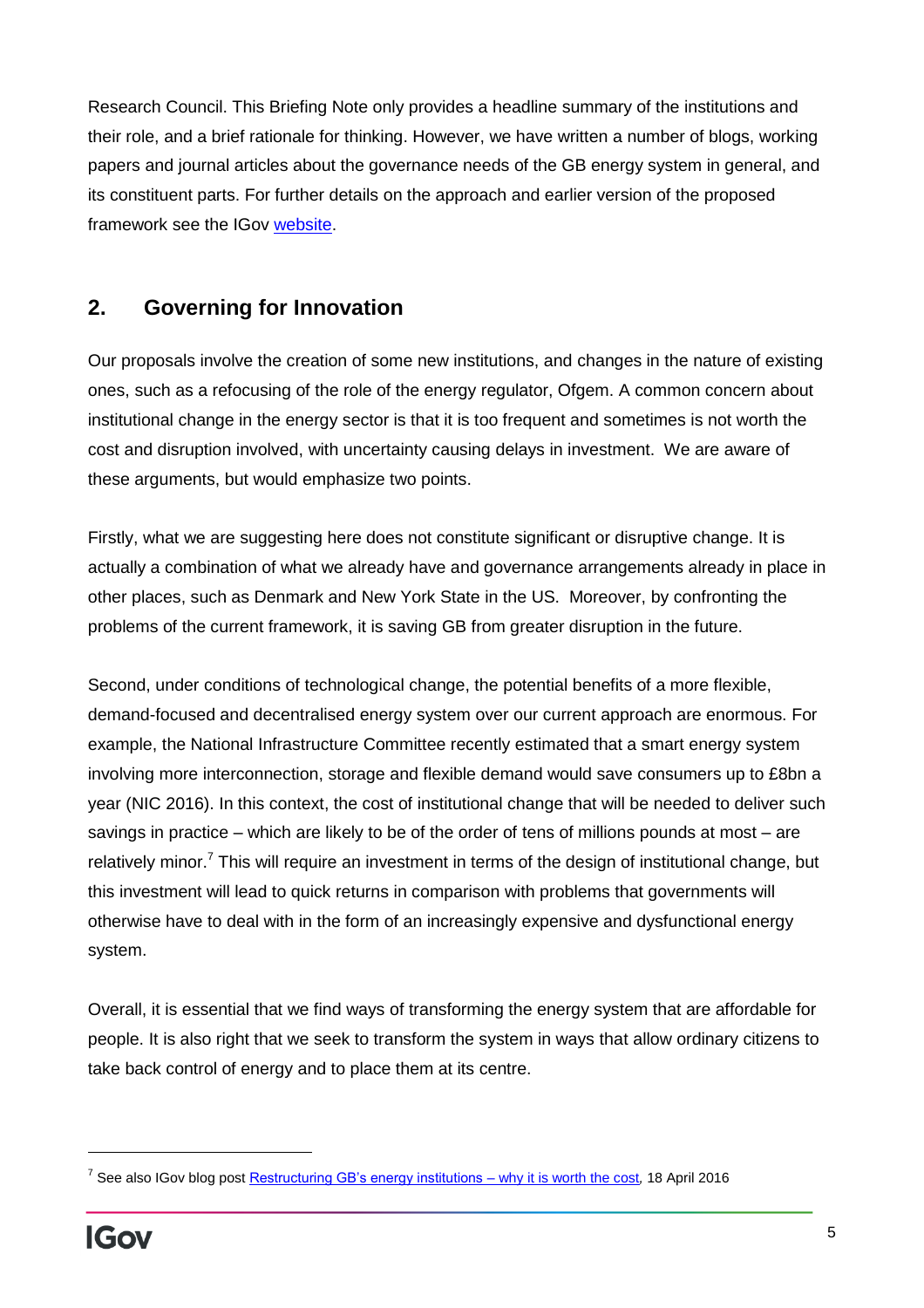## **3. The existing institutional landscape (and why it needs to change)?**

The British energy system is already undergoing a number of changes, many to do with decentralised technologies and the demand side, or those occurring at the distribution level from the bottom up. While some of these changes are being driven by aspects of the current governance framework, this is typically happening in an uncoordinated, volatile way – support to solar PV and associated network problems would be one example;<sup>8</sup> another would be the apparently unforeseen interaction between the Capacity Market and embedded benefits for DG, and what is an essentially dysfunctional response to that interaction.<sup>9</sup> In many other cases, current governance is actually blocking change, for example the virtual absence of a strategy on energy reduction, in stark contrast to Germany and Denmark.<sup>10</sup> Overall, current governance does not complement the technological, business and social changes underway, and change that is occurring is often happening in spite of, rather than because of, that governance. In this section, we assess the existing institutional landscape, and ways in which it is failing to fulfil certain key functions.

In the current institutional landscape, the *Committee on Climate Change (CCC)* provides advice to Government on the science (and state) of climate change, recommends carbon budgets, and produces analysis of ways to meet those budgets. The Committee, and more widely, the targets laid out in the Climate Change Act, are supposed to provide both long-term direction and independent expertise, through delegation of target setting away from short-term politics (Kuzemko 2015). However, in practice, politics has not been removed from the setting of carbon budgets, or, more importantly, from the implementation of policy to meet those budgets (Lockwood 2013). The CCC has to walk a politically sensitive fine line between setting out GHG reduction needs, recording the extent to which various policies have worked in reducing the GHG emissions, and explaining how further reduction can be achieved on the one hand, while at the same time not explicitly making policy. The CCC is not meant to take a view between different technological or social pathways; rather it is only meant to show the various ways in which carbon budgets can be met cost-effectively.

<sup>&</sup>lt;sup>8</sup> See, IGov blog post **Solar surprise, revisited**, 6 May 2016,

<sup>&</sup>lt;sup>9</sup> See IGov blog pos[t The embedded benefit saga,](http://projects.exeter.ac.uk/igov/new-thinking-the-embedded-benefit-saga/) 8 August 2016,

<sup>10</sup> Kuzemko (2016) and IGov blog post [Germany's €17 billion energy efficiency strategy –](http://projects.exeter.ac.uk/igov/new-thinking-germanys-e17bn-energy-efficiency-strategy-wheres-ours/) where's ours*?* 19 May 2016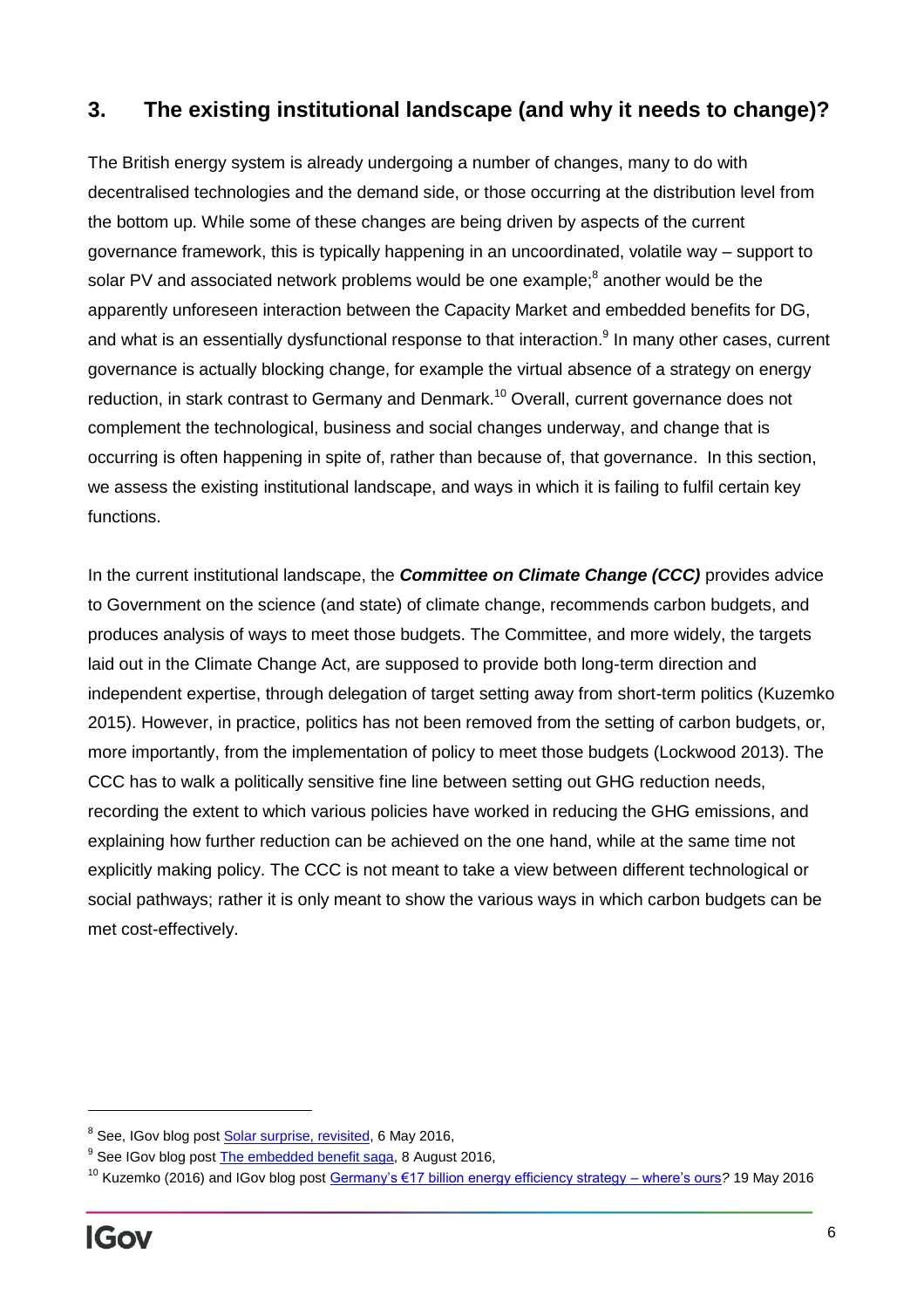This arrangement constrains both the Committee and the nature of the debate because, at the moment, Britain lacks a formal home for transparent discussion about climate and energy policy and for reaching consensus on potential policies and decisions.<sup>11</sup> It is often argued that the near unanimous support in Parliament for the 2008 Climate Change Act means that its climate targets enjoy strong and wide support. However, there are good reasons for doubts on both of these dimensions (Carter 2010, Lockwood 2013), with the low salience of climate change in particular being a major problem. One response, which appears to be that taken in Britain currently, is to make decarbonisation policy on the basis of societal and political consent, i.e. adopting and maintaining policies unless and until they run up against strong opposition from particular constituencies, when they are abandoned.<sup>12</sup> While this approach may appear politically realistic, the danger is that it will run into limits on decarbonisation – not meeting the required CCC budgets - as the scale, nature and costs of decarbonisation policies intensify.

In addition, the Committee offers mainly high-level, broad advice on policy options. Its conclusions do not connect with the detail of institutions and regulation.<sup>13</sup> Perhaps reflecting this situation, the expert capacity of the Committee lies mainly with climate scientists and economists rather than with the details of energy policy.

In theory, the current arrangements then mean that the Government takes high level policy decisions. Here, there are two critical issues. One is whether the officials (previously in DECC, now in BEIS) advising political decision-makers have the expert capacity to develop policy well, given the exodus of expertise following privatisation. The incentive structure of the British civil service, rewarding generalists over specialists, is a problem here. In practice, the government has been quite heavily dependent on the energy industry, especially large incumbents, for both expertise via secondments and  $\rm co$ -design processes,<sup>14</sup> and for data. Such arrangements clearly increase the risk of capture.

<sup>&</sup>lt;sup>11</sup> The House of Commons Energy and Climate institutional terms. More recently, the National Infrastructure Change Committee does provide a platform for debates on energy and climate policy, but is weak in formal Committee has been created, which also covers relevant aspects of energy transformation, which has more power. However, the NIC does not aim to generate a broad consensus.

 $12$  The most obvious example is support for on-shore wind.

<sup>&</sup>lt;sup>13</sup> For example, energy industry codes are the detailed rule books for energy markets and networks, and need to be changed to reflect policy objectives, but at the moment there is direct link between CCC recommendations and code changes, and no requirement on code administrators or panels to ensure that they enable the meeting of the CCC recommendations (see Lockwood et al 2015). See also the IGov blog post [Putting the environment back into GB energy](http://projects.exeter.ac.uk/igov/new-thinking-putting-the-environment-back-in-gb-energy-policy-stop-being-complacent-about-emission-reduction/)  policy – [stop being complacent about emission reduction,](http://projects.exeter.ac.uk/igov/new-thinking-putting-the-environment-back-in-gb-energy-policy-stop-being-complacent-about-emission-reduction/) 31 May 2016,

<sup>&</sup>lt;sup>14</sup> For example, the details of the Capacity Market were effectively co-designed through the 'Collaborative Development' process – see<https://www.gov.uk/government/groups/electricity-market-reform-emr-collaborative-development>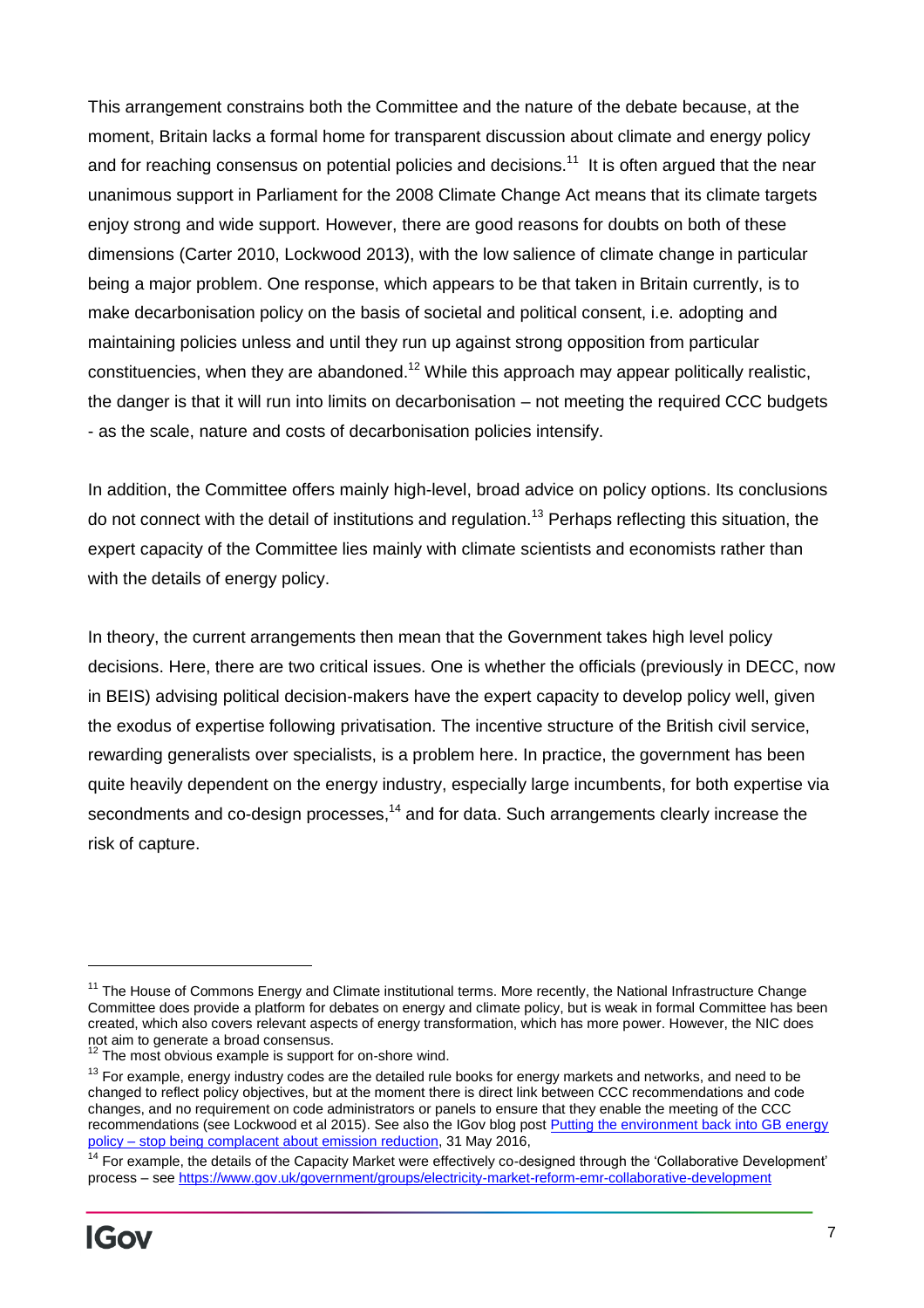A second is that, in practice, policy making has over time become partially taken on by other bodies. This has happened through the institutional arrangements set up following privatisation, whereby the delivery of energy goods, services and some policy objectives was to be achieved through markets, or through regulation handled independently at arms-length from government. The argument was that the delegation of regulation and delivery through an 'independent' energy regulator (i.e. Ofgem) and thence to regulated industry actors beneficially 'de-politicised' energy (Kuzemko 2015). This also means there is no meaningful control of 'direction' of energy system change, as well as reduced political space for debate and discussion about what that direction should be and how to get there.

*Ofgem* was initially set up as an economic regulator responsible for overseeing market and network regulation, with the aim of ensuring that the energy system operated in a competitive and cost-effective way. However, over time is has taken on other social and environmental responsibilities through a whole series of changes to its remit and duties, and more recently intended to be through a Strategy and Policy Statement.<sup>15</sup> This drift in the remit of Ofgem has led to two consequences.

One is that Ofgem now, in practice, is expected to make decisions on trade-offs between policy goals in how it enforces and interprets regulation; trade-offs that are essentially political and which it is not institutionally equipped to manage. There are many grey areas in the relationship between the regulator and the government. Many decisions that should be in the policy sphere, and ultimately decided on by the Secretary of State (SoS), have drifted by default into the regulatory sphere. For example, new technologies are opening up multiple pathways to meet Government climate policy goals. The choice of one rather than another technological pathway has important distributional implications for different sections of society (including the relevant industries and supply chains), its total costs and its speed of transformation. Technology pathways are heavily influenced by deployment support frameworks set by Government. But decisions on surrounding regulation within Ofgem's control – including those on the design of network charging, industry codes, balancing market design and incentives for distribution networks – also matter. Through its executive authority the regulator is now making a multiplicity of *de facto* policy choices which have impacts on a range of issues, including the relationship between transmission and distribution levels in electricity, centralisation vs. decentralisation of the energy system, the existence and availability of local markets and the involvement of customers. This situation has undermined the transparency and legitimacy of energy policy.

<sup>&</sup>lt;sup>15</sup> See IGov blog post The odd couple – will a new Strategy and Policy Statement help sort out the relationship between [government and Ofgem?,](http://projects.exeter.ac.uk/igov/new-thinking-the-odd-couple-will-a-new-strategy-and-policy-statement-help-sort-out-the-relationship-between-government-and-ofgem/) 18 August 2014,; IGov submission to DECC consultation of [Strategy and Policy Statement,](http://projects.exeter.ac.uk/igov/submission-to-decc-consultation-on-the-draft-strategy-and-policy-statement/) October 2014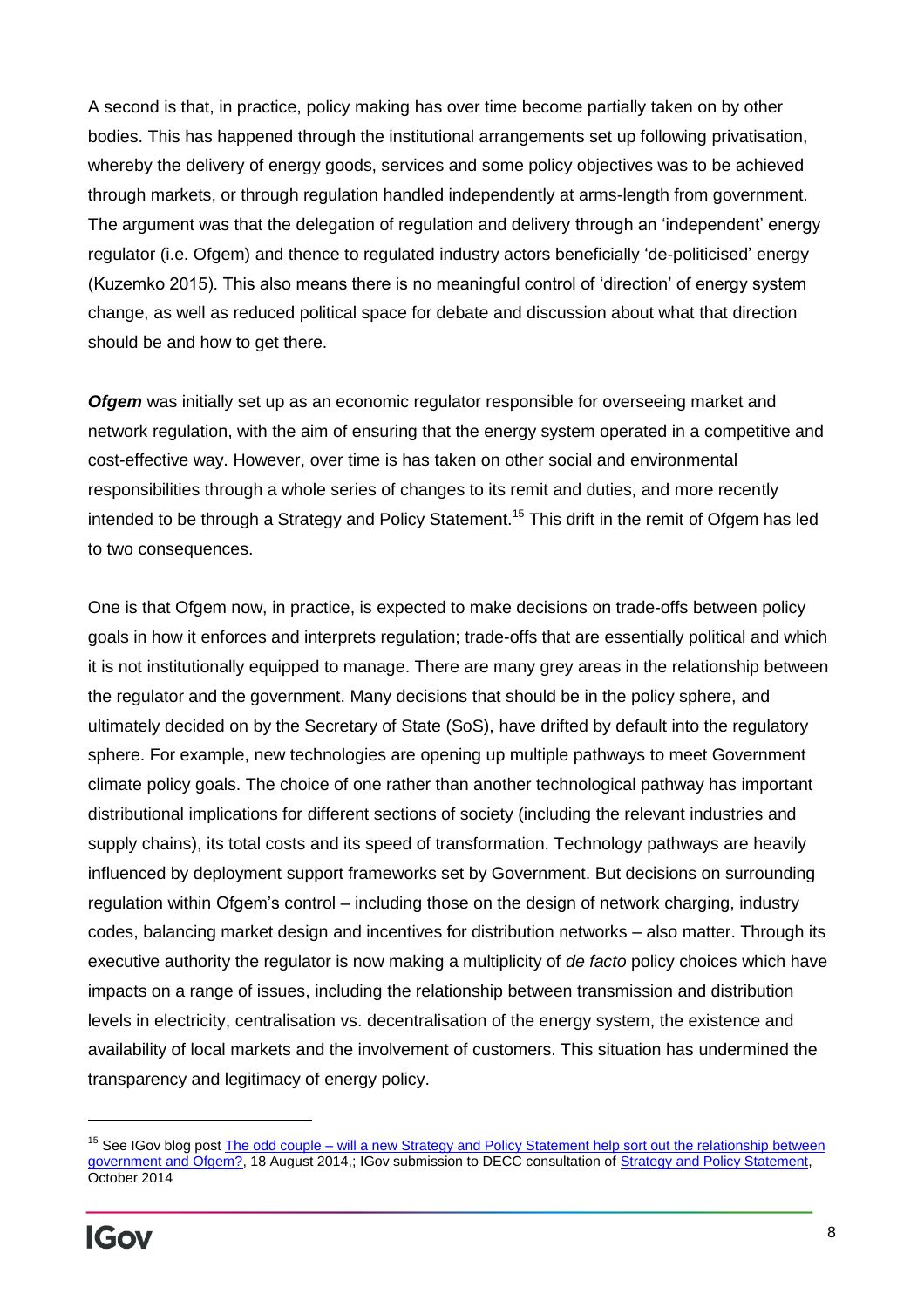Moreover, because Ofgem has been slow to respond to its new duties, especially through the 2000s, there has been a degree of regulatory inertia. A commitment to the idea that intervention should be minimised that came with the free market paradigm at the time of privatisation and liberalisation has endured, which has slowed and hampered policy to support innovation in networks, for example (Lockwood 2016).

A second consequence of the drift in Ofgem's role is that it has become an over-large bureaucracy with reduced internal coherence and multiple responsibilities that it is not always well-equipped to handle. It has hundreds of staff, compared for example, with the 45 working Denmark's regulator which has a much clearer, narrower remit of economic regulation.<sup>16</sup> Its roles are constantly in flux – for example it has recently been decided to separate out the E-Serve environmental and social programmes delivery role into a new body,<sup>17</sup> but it is taking on greater powers in the area of code governance.

Overall, the context within which the regulator operates and makes decisions has changed dramatically since it was set up, and its role should be rethought. We think the answer is to scale back Ofgem back to be a minimal economic regulator and by re-assigning the social, environmental and security responsibilities elsewhere.

A significant amount of *de facto* decision making in electricity has also been delegated to National Grid as the joint transmission and system operator which has, similar to Ofgem, seen a gradual expansion of its role in areas such as recommending targets for capacity auctions. This arrangement is problematic because there are too many conflicts of interest within NG at a time of fast changing and decentralising energy technologies, and because Ofgem has struggled to regulate system operation appropriately through commercial incentives (Strbac et al 2014).

There are further reasons for rethinking the role of the system operators, in both electricity and gas.<sup>18</sup> With essential technical expertise and knowledge of the details of the system, system operators are key actors for the delivery of the *transformation* of the energy system towards a low-carbon, more decentralized and more flexible future. However, at present system operation focuses almost entirely on the transmission level, whereas the major transformations are likely to come at the distribution level, nearer demand (see below). This imperative implies abandoning the old separation between transmission and distribution in system operation, because in future a lot

<sup>&</sup>lt;sup>16</sup> See IGov blog post [Lessons from America: If only GEMA was more like a US Public Utility Commission,](http://projects.exeter.ac.uk/igov/lessons-from-america-if-only-the-gema-was-more-like-a-us-public-utility-commission/) 4 July 2014; Lockwood (2015a)

<sup>&</sup>lt;sup>17</sup> See [https://www.ofgem.gov.uk/system/files/docs/2016/03/simplification\\_plan\\_2016-17\\_0.pdf](https://www.ofgem.gov.uk/system/files/docs/2016/03/simplification_plan_2016-17_0.pdf)

<sup>&</sup>lt;sup>18</sup> See IGov blog post [Not just independent but also integrated,](http://projects.exeter.ac.uk/igov/new-thinking-not-just-independent-but-also-integrated/) 4 March 2016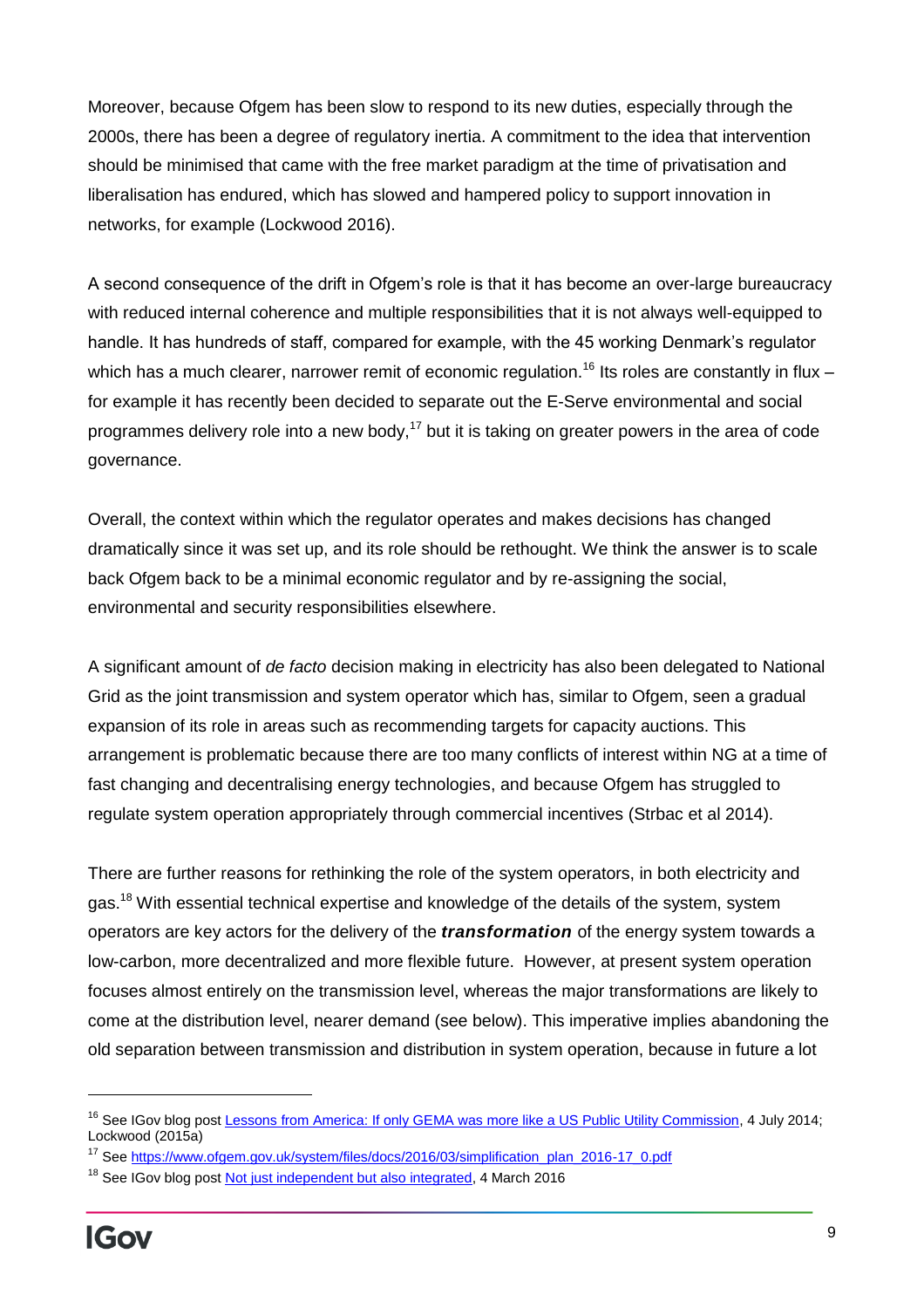more of the balancing of the system through local generation, storage and demand management will be happening at the distribution level. This may be achieved through distribution service provider platforms (see below), but these need to be coordinated with the national SO. Until recently, the SO has had virtually no visibility of what is happening below the grid supply point.

At the same time, both transport and heat are likely to become at least partly integrated into the electricity system. The future of the electricity system is bound up with the future use of gas, and the gas network, and indeed gas system operation. At the same time, it is becoming clear that we will need more heat networks in the UK, and that these should be regulated. In Denmark, where district heating is widespread and involves combined heat and power, electric boilers, heat pumps and heat storage, heat and electricity are intimately intertwined. Especially during a transition, the evolution of electricity, heat, transport and gas should not only be thought about together, but also the operation of the systems should fit together. This implies new system operator and Regulator roles.

Yet another area where decisions on the detailed rules of the energy system have been delegated, this time largely to industry itself, is industry codes. The current code governance system is overly complex and opaque, and not fit for the purpose of transformation, being prone to inertia, capture by incumbent interests, and not sufficiently connected with over-arching policy goals (Lockwood et al 2015).<sup>19</sup>

The delegation of policy making, regulation and delivery to different bodies has led over time to a highly fragmented and complex institutional system for energy (**Figure 1** below shows the actors and relationships just for electricity). These characteristics mean that the coordinated changes across different spheres of policy, which are needed for a rapid and cost-effective transformation, are extremely difficult. Policy making is nowhere near nimble enough to take account of rapidly changing technological developments and costs. Unintended consequences and unanticipated interactions between policies are commonplace. This state of affairs is widely recognised, with a number of calls for some form of system architect.<sup>20</sup>

The coordination problem is worsened by the lack of open and transparent access to data. With the growth of ICTs in networks and the roll out of smart meters and appliances, data will play a central role in the future energy system, and access to it should be a public good. Yet it currently does not flow sufficiently to guide effective investment strategies; for example, investors in storage

<sup>&</sup>lt;sup>19</sup> In October 2015, an IGov workshop was held on codes governance with key stakeholders; for further details and presentations see[: http://projects.exeter.ac.uk/igov/category/events/igov-events/code-governance/,](http://projects.exeter.ac.uk/igov/category/events/igov-events/code-governance/) and IGov (2015) for a summary of the discussion.

 $20$  See IGov blog post [The belly of a \(system\) architect,](http://projects.exeter.ac.uk/igov/the-belly-of-a-system-architect/) 27 May 2014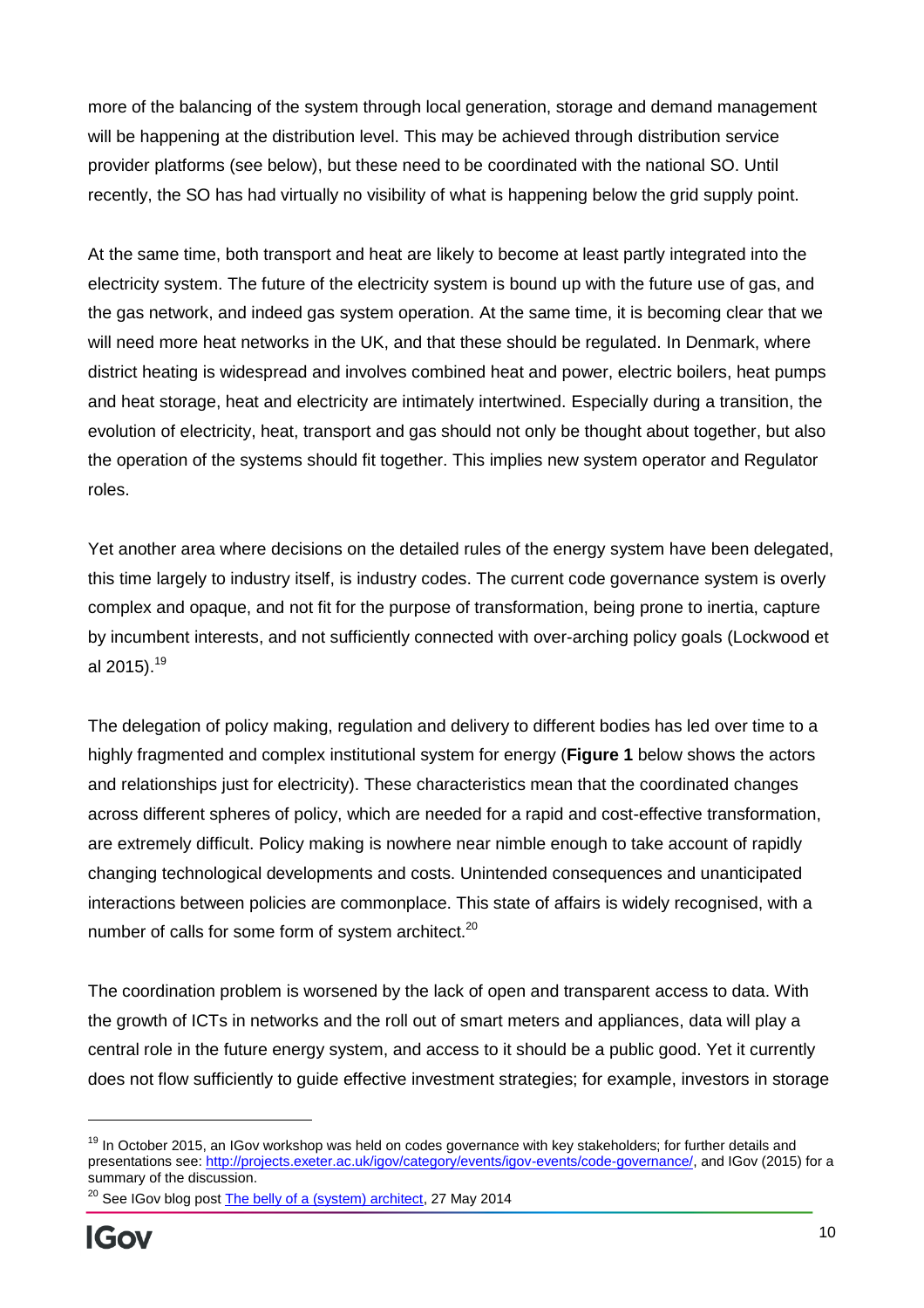do not know where their potential services to distribution network operators would best be located because of a lack of data. The current approach to data from smart meters is to privatise it through the creation of the Data Communications Company<sup>21</sup> which will make access to data conditional on payment. In its recent Energy markets investigation, the Competition and Markets Authority recommended that Ofgem create a secure domestic customer switching database that would be available to all suppliers, which is a step in the right direction, but still falls short of fully open and transparent data on energy services.

As discussed above, much of the forthcoming change in the energy system will come on the demand side, and at the local level, through new types of services (potentially including both heat and mobility). At present, there are no local energy markets in GB; no way for new actors to sell energy directly to local customers. Markets for services to distribution network operators (DNOs) such as storage and demand response are also very basic. There are multiple issues in the construction of such markets (Lockwood 2014). Incentives for DNOs to be more proactive in this area are still relatively weak.<sup>22</sup> There is some thinking going on about these issues in GB, for example in the Smart Grids Forum, but current institutions do not offer a clear way forward.

Finally, current policy views end users as consumers very much in terms of traditional sectoral distinctions, i.e. domestic, commercial and industrial, rather than in terms of how able or willing they are to engage with the system, as is now happening in other countries.<sup>23</sup> A mass market approach to service still prevails in energy, in contrast with other sectors where service is now far more personalised. The idea that end users could offer services to the system, for example via microgeneration or demand side response, and should receive value for those services, is still in its infancy, and very much at the margin of the system rather than at its heart.

This latter dimension will become increasingly important as available technology, new businesses models and change in social practices allows each person to be treated individually, ranging from those who are very active i.e. prosumers, through to those that are unable or unwilling to act. End users can be thought of on a continuum from 'empowered- engaged-essential'.<sup>24</sup> The current conception of engagement, which is largely about switching, does not capture this.<sup>25</sup>

 $21$  A wholly-owned subsidiary of Capita

<sup>&</sup>lt;sup>22</sup> See IGov blog post Transformational regulation – [comparing the NY REV and RIIO,](http://projects.exeter.ac.uk/igov/new-thinking-transformational-regulation-comparing-the-ny-rev-riio/) 11 August 2016

 $23$  For example in Australia –see CSIRO and ENA (2015)

<sup>24</sup> See IGov blog post *The changing role of consumers in the energy system*, 8 July 2016,

[http://projects.exeter.ac.uk/igov/new-thinking-the-changing-role-of-consumers-in-the-energy-system/.](http://projects.exeter.ac.uk/igov/new-thinking-the-changing-role-of-consumers-in-the-energy-system/)

<sup>25</sup> See IGov blog post *Switched off – is switching really a measure of consumer engagement?*, 12 November 2013, <http://projects.exeter.ac.uk/igov/new-thinking-blog-switched-off-is-switching-really-a-measure-of-consumer-engagement/>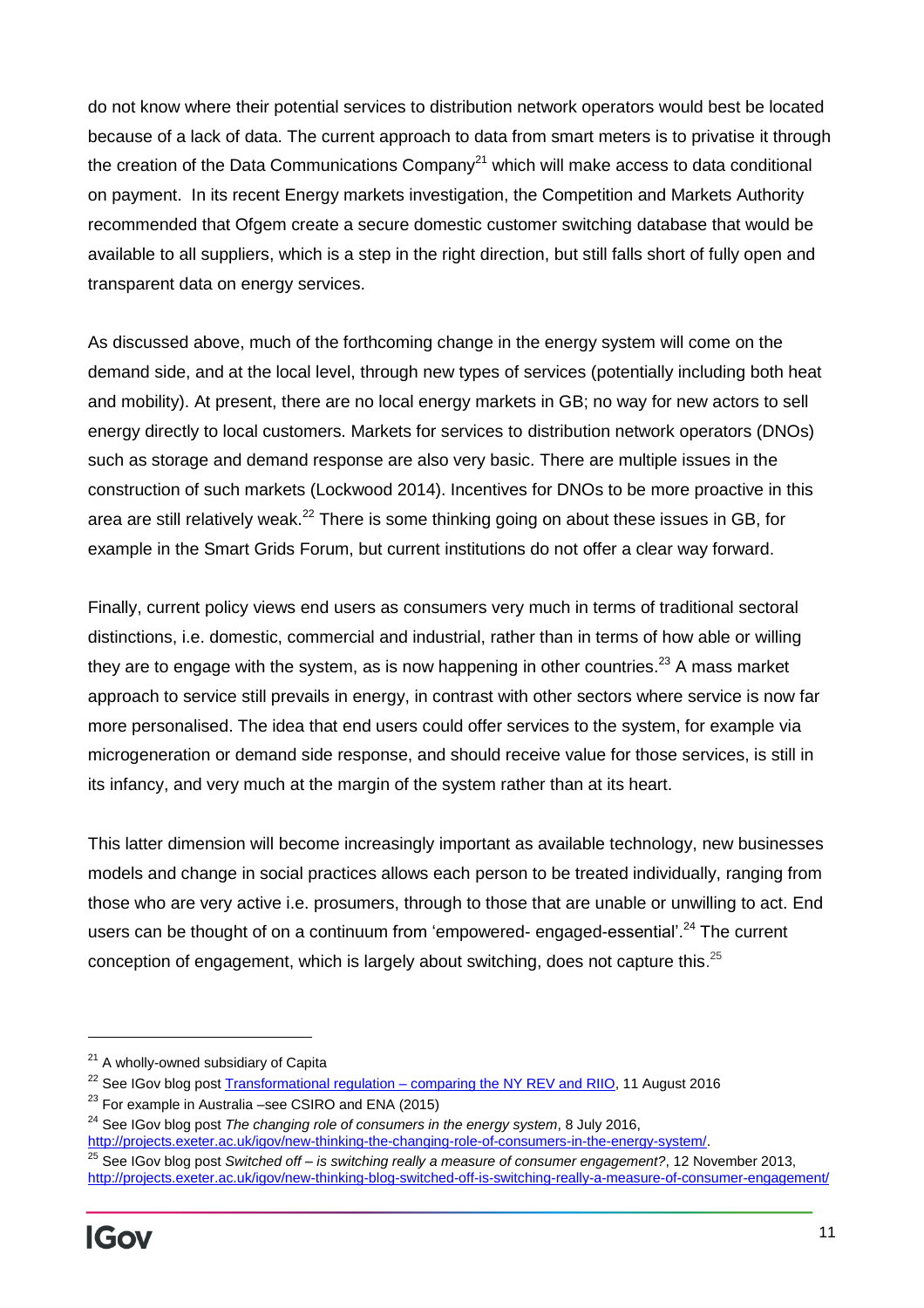



*Source: Woodman, 2015<https://blogs.exeter.ac.uk/energy/2014/11/12/mapping-the-power-in-the-electricity-system/>*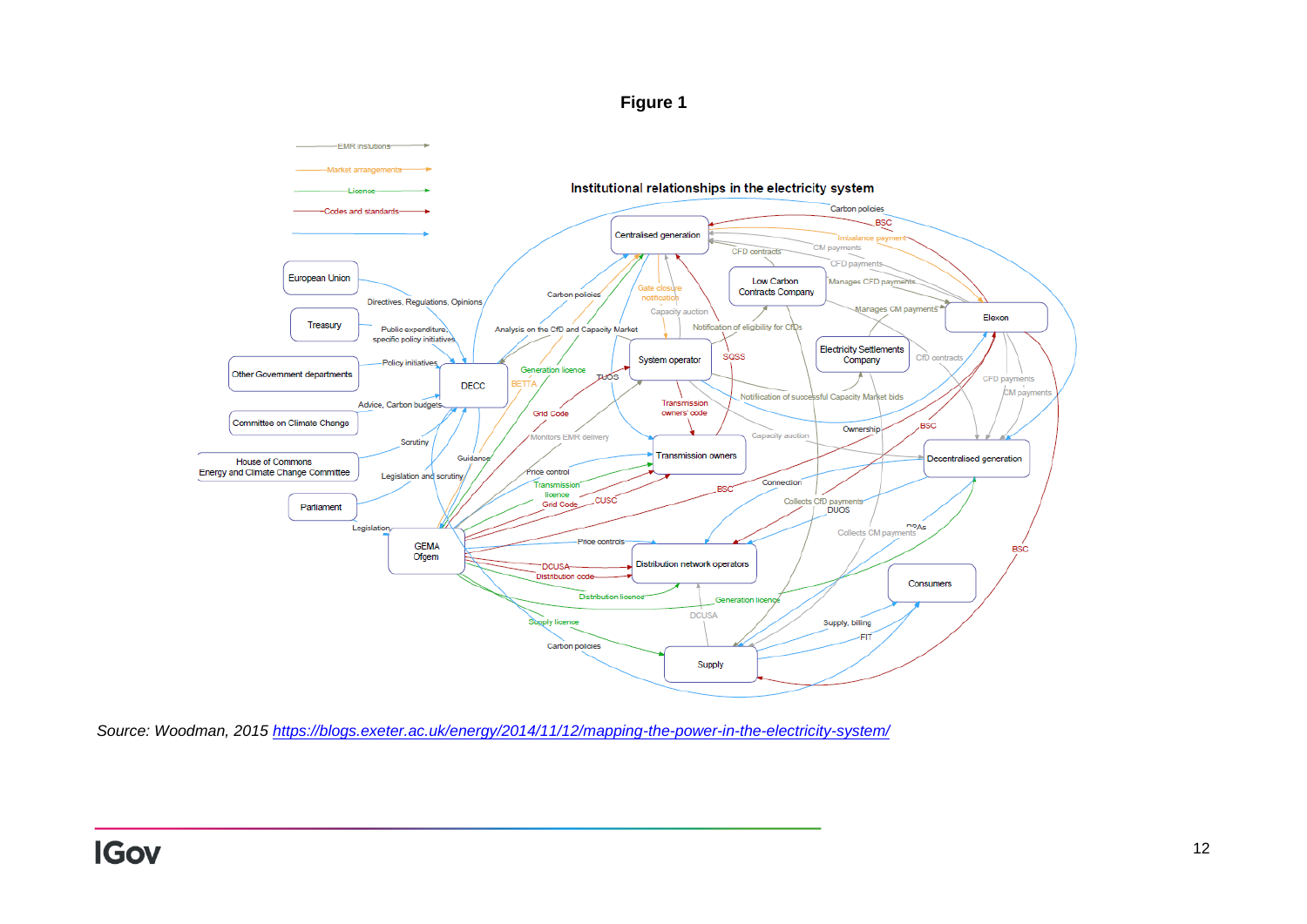## **4. Principles for institutional reform**

Above we argued that the governance of the British energy system is not fit for the purpose of facilitating rapid change to greater sustainability at the lowest cost, and needs institutional reform. In this section we lay out the basic principles for that reform, especially in terms of the functions that are required from a new institutional arrangement. In the following section, we then go on to propose a particular set of options that we believe meet these principles.

Before proceeding to specific principles, it is first useful to note two general aspects of our approach. The first is that our principles are shaped by political analysis, and in particular the influence of both interests and ideas in shaping how institutions work. Large incumbents in the energy sector deploy power resources, including lobbying, to influence policy design, and sometimes succeed in capturing the policy process. Ideas, especially ideas about the universal efficacy of markets, have also been very influential in energy policy, and remain so. We have tried to take these factors into account in the discussion of principles below.

We are also aware of the dangers, discussed above, of unintended consequences arising from institutional design, and of interactions between policies and institutions. Again, we have attempted to anticipate some of these issues, in part by thinking about institutional change in a holistic, system-wide way, and in part, as discussed above, by placing emphasis on building the capability of institutions to be adaptable and responsive.

The still-strong commitment to markets in energy policy relates to our second general point. In what follows, we argue for institutional changes that do involve the coordination and direction of energy policy, and intervention in markets. However, it is important to emphasise that our proposals are not 'anti-market'; indeed they are aimed at making markets function more effectively for transformation, ensuring that they open up opportunities for new technologies, actors and business models. However, unlike a number of recent commentaries which argue for a number of 'first best' policies (e.g. Keay et al 2012, Helm 2012, Bird 2015), we recognise that institutional design must engage with markets as they are, rather than some unattainable ideal.<sup>26</sup> Moreover, even if one was to accept the ability of 'first best' policies, the time required for them to evolve to the necessary sophistication would be far too slow to meet the required emission reductions.

 $\overline{a}$ 

<sup>&</sup>lt;sup>26</sup> For example, it is not particularly useful to simply reassert that what is needed is effective carbon pricing that reflects the social costs of climate change; it has long been clear that the political economy of carbon pricing is such that this cannot be delivered.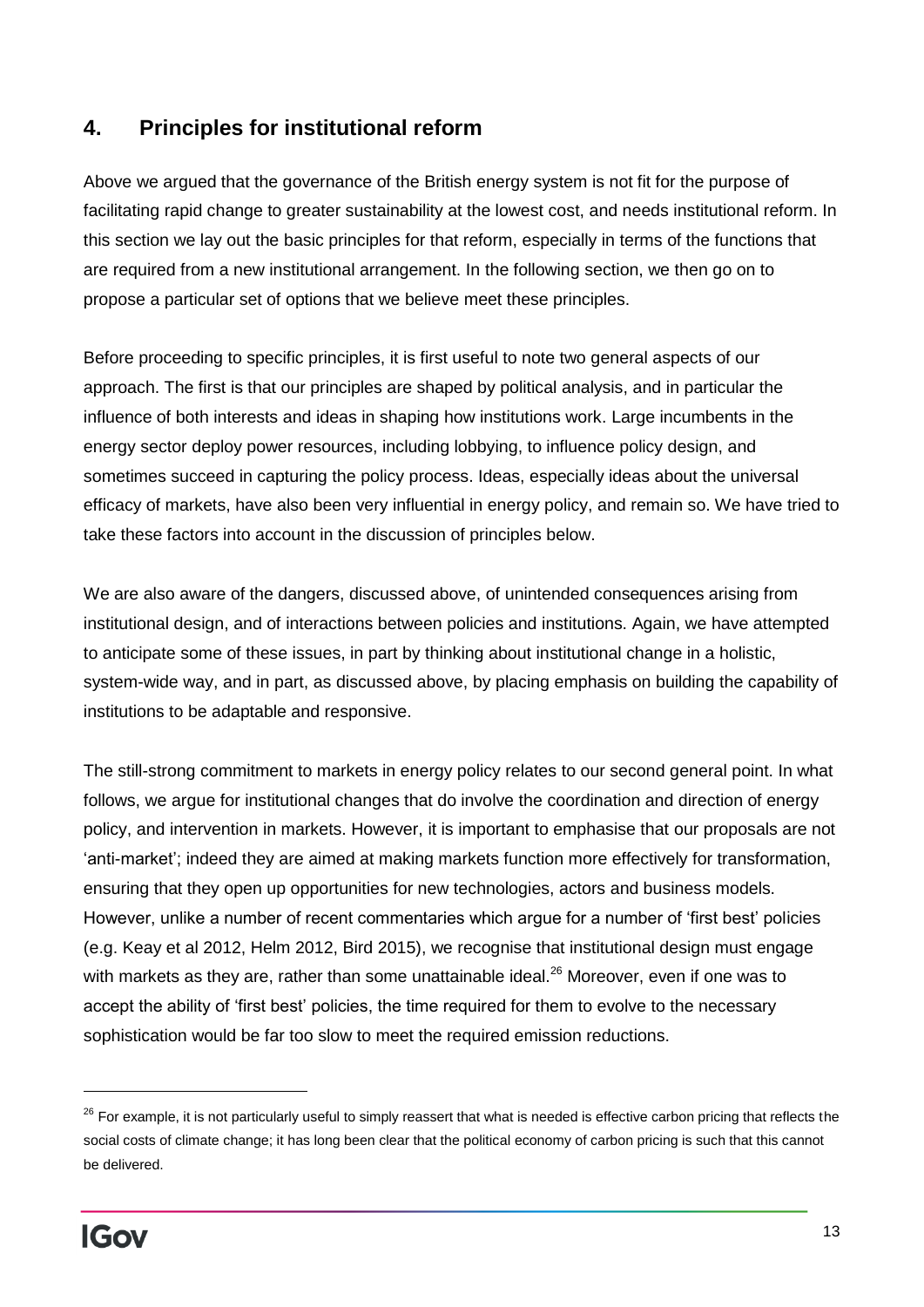Taking these preliminary points into account, we propose the following principles for institutional reform for a sustainable, secure and affordable energy system, and these are further discussed below:

- Starting with, and centred on, end users
- Facilitating local markets
- Open and transparent access to data
- Greater co-ordination
- Long-term political stability
- Transparency and legitimacy in policy making

#### **4.1 Starting with and centred on, end users**

The first principle is that an agenda for institutional reform that aims to reorient the energy system towards the demand side above all has to place people at the centre, with changes to institutions following from this starting point. A number of other points follow from this basic principle.

First, in contrast to the current approach of poor quality, mass-market customer service, policy should create incentives for personalised service and interaction. The energy system should be run in such a way that it fulfils people wishes, rather than consumers having to fit into the wishes of companies and the regulator wishes, but which also provides a better service in terms of system operation cost.

Second, unlike the current categorisation of end users as consumers by sector and size, people should be seen in terms of the degree of their engagement and of the vulnerability of their circumstances, where it is recognised that both of these will change as they move through the lifecycle and as the economy changes.

The degree of engagement of people is the new dimension, and so is important to emphasise. This goes far beyond the numbers who switch suppliers, which is at the centre of the current debate. End users will make or break the move to a smarter and sustainable system; many of the changes that are occurring are on the demand side, and as such are close to people. The energy system therefore needs to become more facilitative of what they want in respect to energy consumption, energy production and energy services, enabling those who want to be active players to become so, whilst protecting those that are unable, or unwilling to be active. Efforts to connect people with the possibilities for energy use, services and production are therefore essential, including 'conversations' about energy with end users in some form.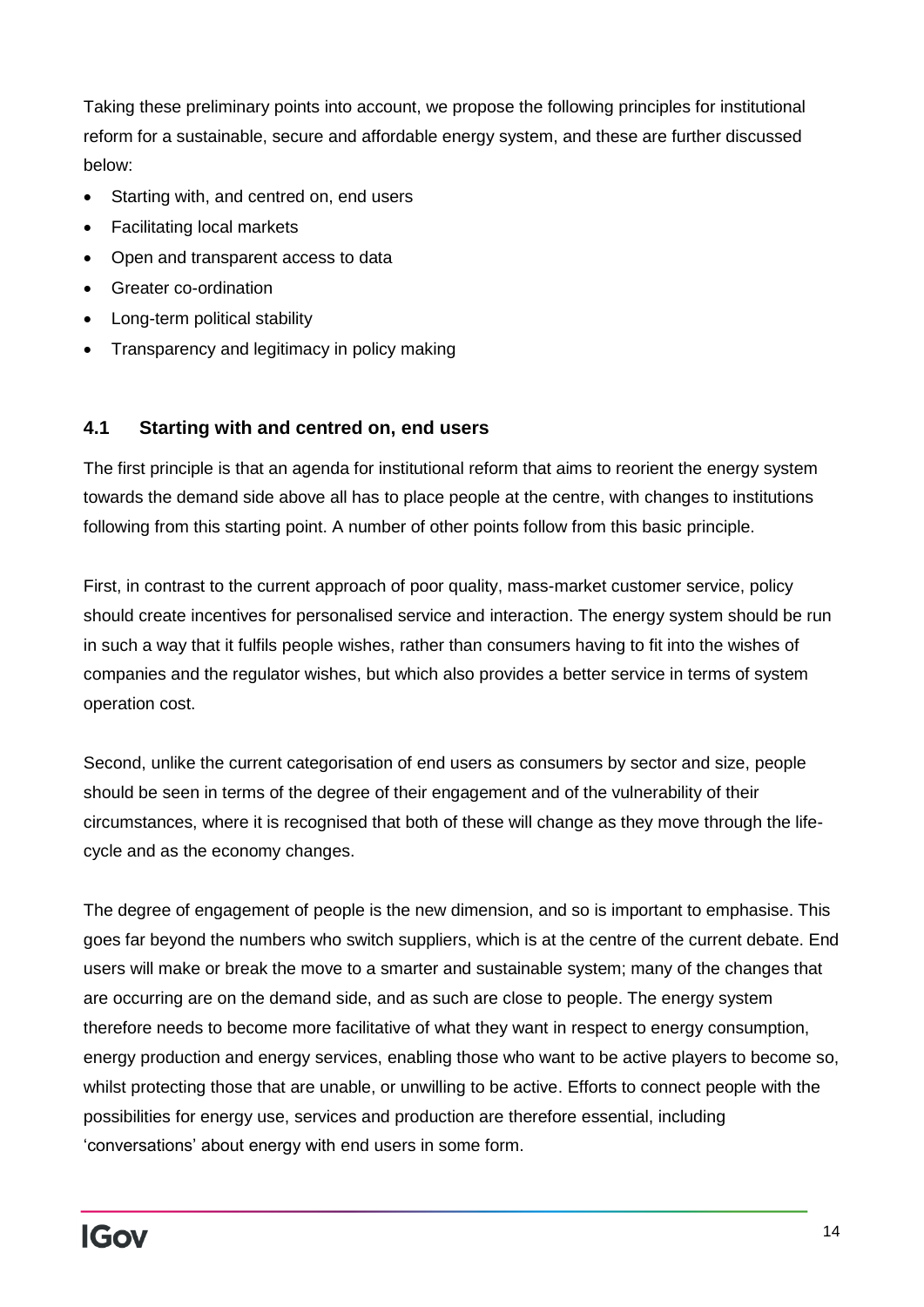The area of greatest interest is not energy per se, but rather energy services, both for the end user and *from* the end user to the system. The last of these is the newest and also the most important in future. Here there are three functions that a new system must deliver. Firstly, ensuring that people can get a fair value for services that they offer the system (most probably through some form of new markets or tariffs). Companies and policy makers must start to view end users as a source of system services, for which the customers are paid and which potentially negates the need for additional infrastructure capacity elsewhere. Secondly, precisely because these are new markets, there is a need to establish trust, credibility and legitimacy. Thirdly, where there are market failures, designing effective interventions to address these will be needed.<sup>27</sup>

#### **4.2 Facilitating local markets**

Currently, virtually the only markets we have in the sector are essentially national markets for energy. With technological change (including within ICT) and cost reductions, energy production will become increasing decentralised, allowing the possibility of truly local energy markets, and an approach centred on people means ensuring that this possibility is made available to them in some form. At the same time, smarter electricity grids and meters open up the possibility of a whole new set of system service markets (including frequency, voltage, possibly reactive power, reserve), and a greater balancing of demand and supply at the local level.

If we want to see local markets for energy and energy services formed rapidly and successfully, then some form of coordination through local platforms and setting of market rules through regulation will be necessary. This process will also allow the coordination of local markets with national ones, and the linking of local and national system balancing.

#### **4.3 Open and transparent access to data**

On the demand side, the current energy system is all about static estimates, whereas the future energy system will be all about data, at least half hourly if not real time. Data will be central to the new markets and services. Making data acquisition costly and difficult will slow the development of these markets and services; making data openly accessible and free will accelerate their formation.

A related issue is need for the monitoring and analysis of data to ensure fair market operation*,*  strictly subject to the legislation on data privacy. The need for such a function arises out of the principle of placing people at the centre (see above). Only if market data is available to the regulator, and the regulator has the capacity to analyse that data effectively, can people be assured

 $27$  For example, there are likely to be externalities in demand-side response markets (ENA 2014). Equally, it is well-known that demand for energy efficiency suffers from a number of problems, including a bias against capital spend, information costs and uncertainty amongst consumers about benefits.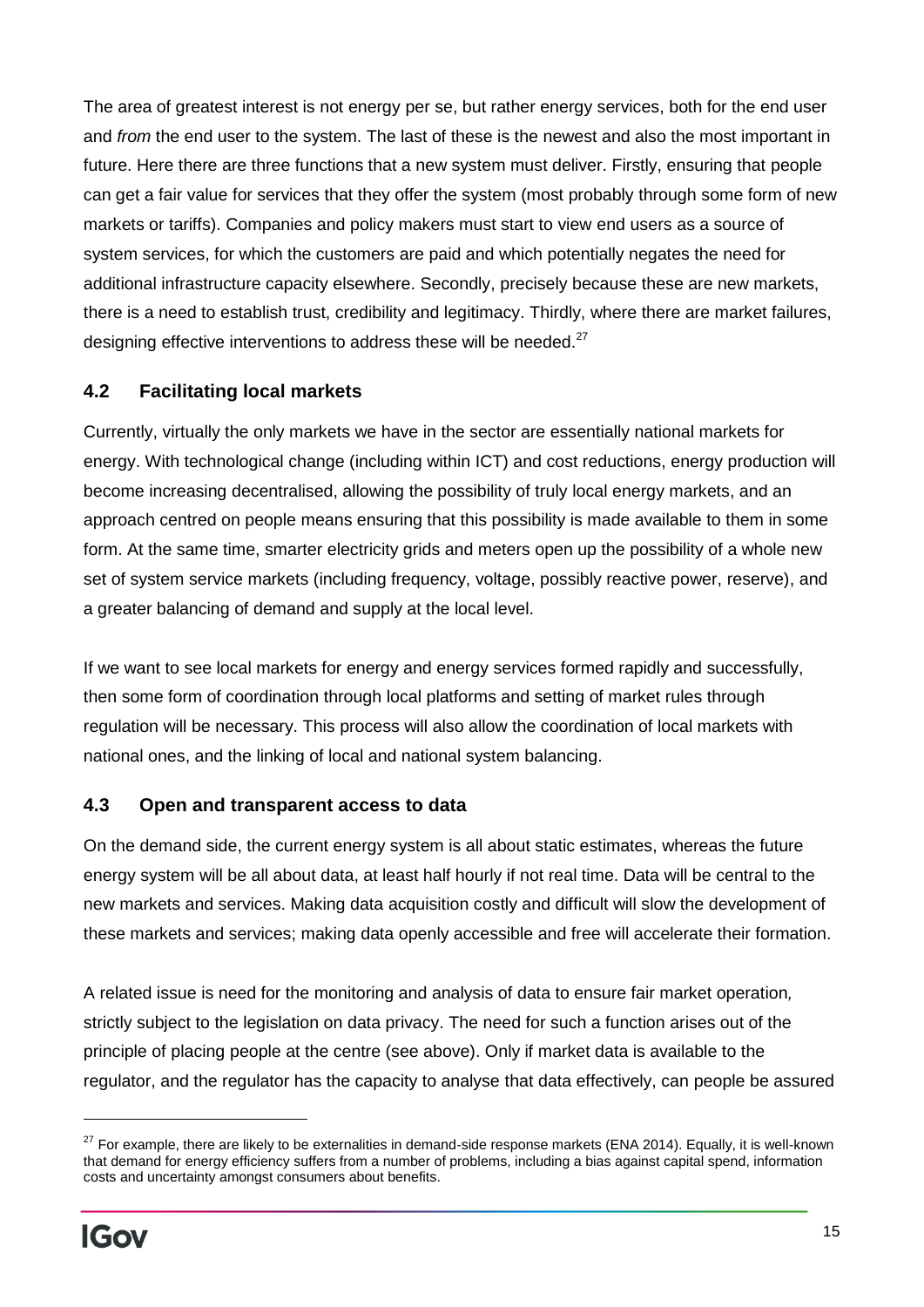that large incumbent actors are not exercising market power. The recent CMA inquiry has highlighted the inadequacy of GB market monitoring.

#### **4.4 Coordination**

A people-centric focus and the development of local markets are essential principles, but enabling and adapting to change efficiently also requires coordination of policy making at a higher level, to minimise unintended and problematic policy interactions and to take macro-decisions in areas such as the future of national networks. As is emphasised in debates on the concept of a system architect, this does not mean central planning or micro-management (IET 2014). But it does mean some form of institutional arrangement through which decisions about how different parts of the system, including markets, should fit together can be taken, and then implemented. At the moment, as discussed in Section 2 above, this function is missing. Since the energy system is also highly complex, technical expertise will be a crucial requirement for whichever institution leads this process.

### **4.5 Long-term political stability**

A major driver of energy system transformation is the urgent need to decarbonise the economy. Yet climate change is a long-term problem whose major impacts will affect future generations, while many of the costs involved in decarbonisation are up-front,<sup>28</sup> making this a politically difficult task. Achieving a degree of long-term stability in the direction of policy is therefore crucial. As discussed above, our main means of achieving this stability currently is through the Committee on Climate Change, which is limited both in the degree to which it can lead a transparent discussion about climate and energy policy to achieve a deep societal consensus on the direction and speed of travel, and in the degree it can connect high level carbon budgets with details of policy and regulation.

The issue of societal (and therefore political) consensus is particularly important. Above, we argued that as we move into a phase of deeper and more far-reaching transformation of the energy system, the approach of policy-making by consent may not be sufficient to maintain momentum, and that a more pro-active approach to assessing and building consensus may be necessary. In countries with proportional representation and frequent coalition governments, including Denmark and some other continental European countries, such consensus tends to be generated with the political process itself. In the UK, with its first-past-the-post electoral system and single-party governments, the

 $\overline{a}$ 

<sup>&</sup>lt;sup>28</sup> Although these can be met in a variety of ways, and do not all have to be placed on current consumers of energy - see, for example, Lockwood, M. 'Paying for climate policy: the case for long-term public borrowing' *Juncture* (on-line) (26 September 2013), [http://www.ippr.org/juncture/171/11321/paying-for-climate-policy-the-case-for-long-term-public](http://www.ippr.org/juncture/171/11321/paying-for-climate-policy-the-case-for-long-term-public-borrowing)[borrowing](http://www.ippr.org/juncture/171/11321/paying-for-climate-policy-the-case-for-long-term-public-borrowing)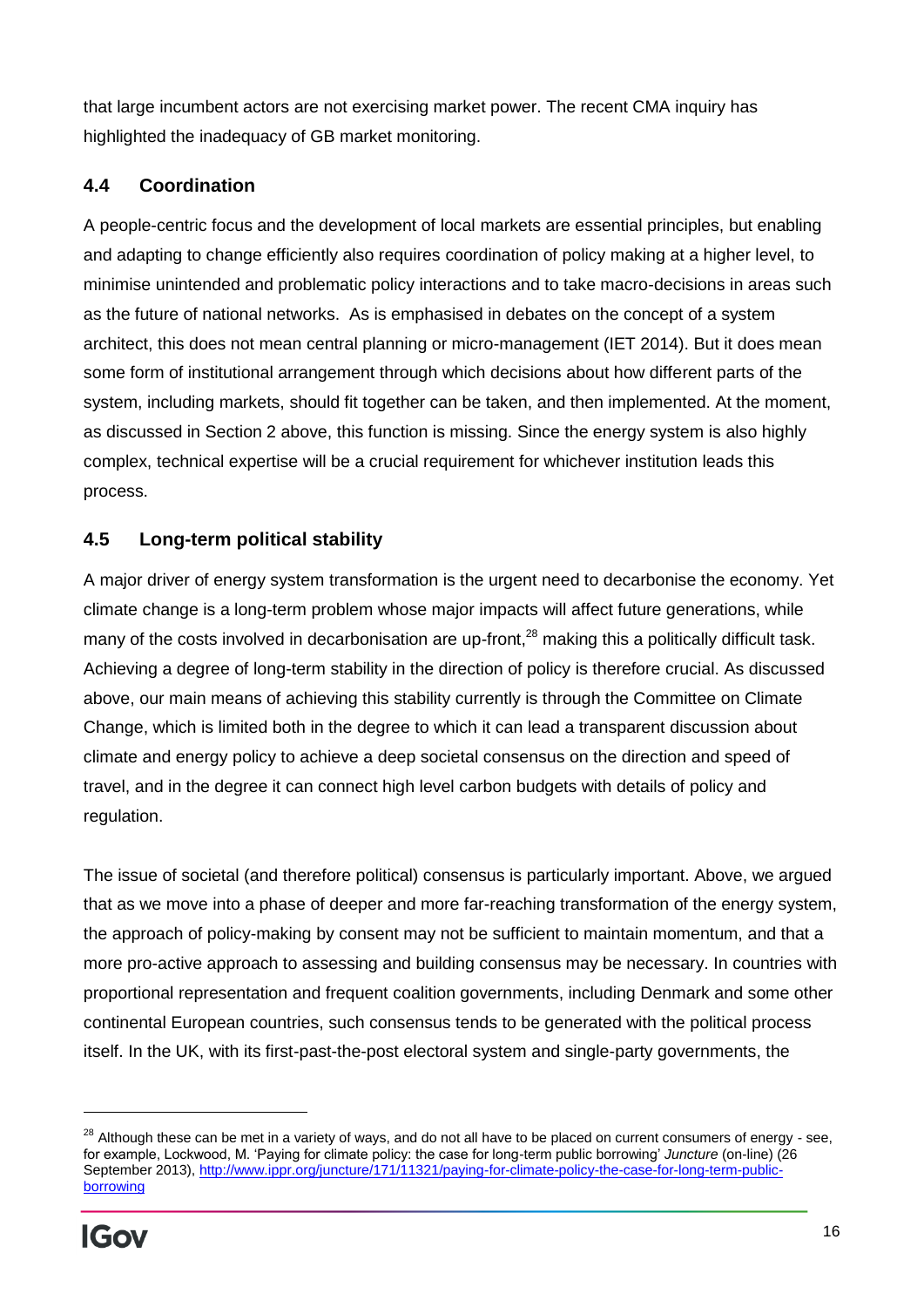political process tends by contrast to produce policy instability (Lockwood et al 2016).<sup>29</sup> The question is therefore whether greater stability could be reached through an alternative process. Such a process would have to bring together representatives of all major societal groups, but also, to give it legitimacy and political effect, the leaders of political parties as well. These actors would then have to negotiate a way forward that arbitrated between their different positions, and with information on the costs and benefits of action.

#### **4.6 Transparency and legitimacy in policy making**

Finally, energy policy making has suffered in recent years from an erosion of transparency and legitimacy in policy making, in part through extensive delegation to a range of different quasi-public and private actors, with attendant risks and, importantly perceived risks, of incumbent capture. To restore these crucial qualities, there needs to be an institutional pathway from decisions taken in the political sphere to the details of policy making that is clear to the average citizen.

In summary, what is needed is a whole system approach to governance, based on legitimate direction from the top, optimisation of supply and demand from the bottom up, and then middle out facilitation through system and market institutions.

# **5. An option for institutional change**

Above we argued for a set of principles for shaping institutional reform in the British energy sector. To further stimulate debate, and reflecting our more detailed thinking, in this section we also offer some more specific proposals for how such principles might be operationalised. These represent one option for institutional reform.

These proposals take the form of a specific set of institutional arrangements, as shown in Figure 2. Within this new framework we have set out changes to some existing institutions, as well as the creation of some new institutions. As noted above, in our view what we are proposing does not constitute significant or disruptive change; rather, it is a combination of what we already have and governance arrangements already in place in some other places, including Denmark and New York State in the US. The nature and role of each body, and the relationships between them, are described below.

<sup>&</sup>lt;sup>29</sup> See IGov blog post, *First-past-the-post Politics is a Major Barrier in GB to a Legitimate, Long term Energy Policy* [Framework,](http://projects.exeter.ac.uk/igov/new-thinking-first-past-the-post-politics-is-a-major-barrier-in-gb-to-a-legitimate-long-term-energy-policy-framework/) 2 April 2015, [http://projects.exeter.ac.uk/igov/new-thinking-first-past-the-post-politics-is-a-major-barrier-in-gb](http://projects.exeter.ac.uk/igov/new-thinking-first-past-the-post-politics-is-a-major-barrier-in-gb-to-a-legitimate-long-term-energy-policy-framework/)[to-a-legitimate-long-term-energy-policy-framework/](http://projects.exeter.ac.uk/igov/new-thinking-first-past-the-post-politics-is-a-major-barrier-in-gb-to-a-legitimate-long-term-energy-policy-framework/)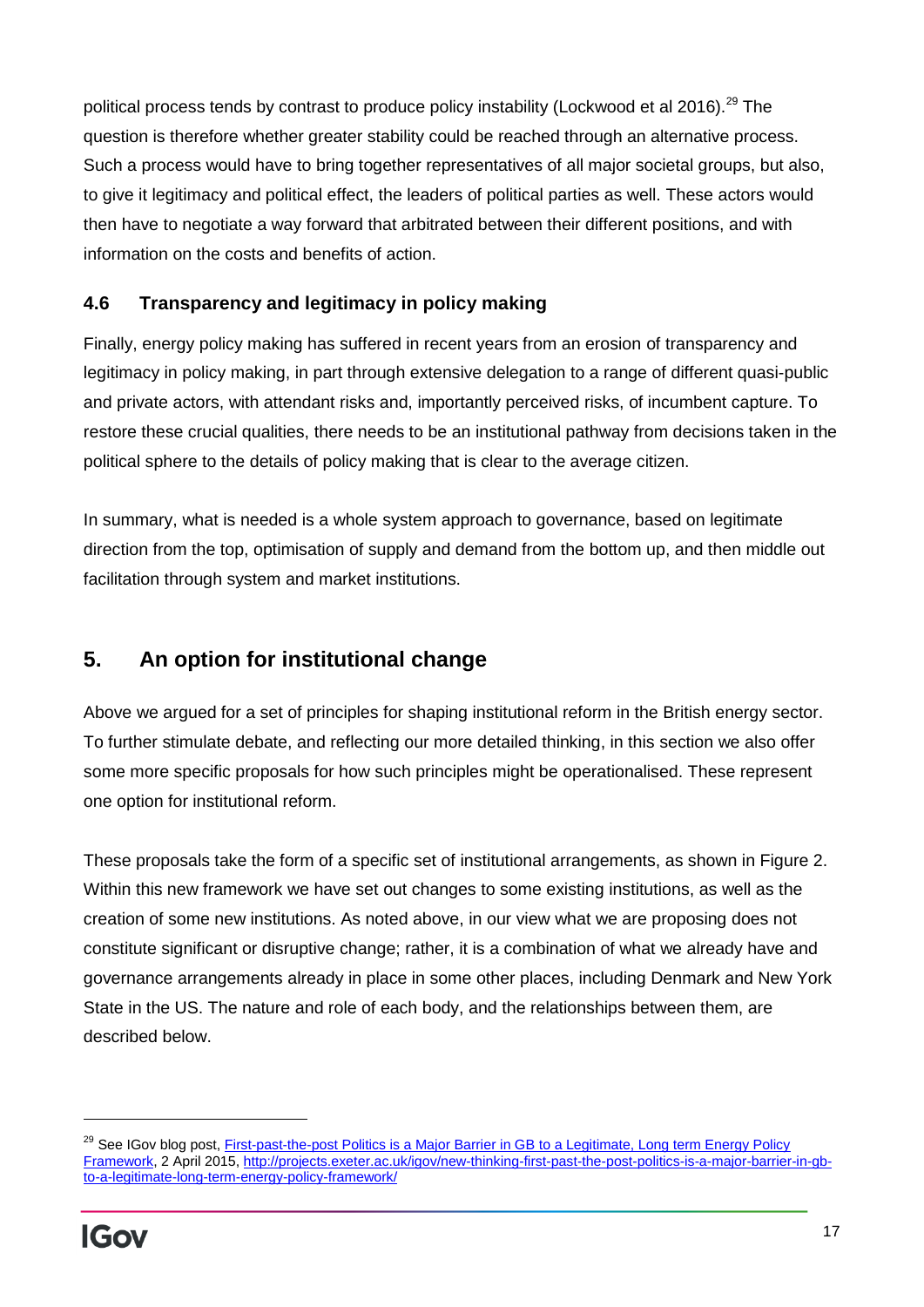#### **5.1 End Users**

Above we argued that a new governance framework should start with and be centred on people, as end users, consumers, customers, citizens, etc. To build and offer legitimacy, credibility and trust we support the introduction of a Social Licence for all energy institutions and actors. We expect people to be able to capture a fair part of the value of any services they can offer to the system via the DSP markets (see below). Moreover, we support 'conversations' about energy with end users. Funds have to be available for this and should be bid for by those which wish to undertake the conversations. We propose that Citizen's Advice would have control over those funds which could be bid for by local authorities, small communities or companies. We also think DSPs (see below) should be enabling 'outreach', and this would be incentivised via their performance based regulation (PBR).



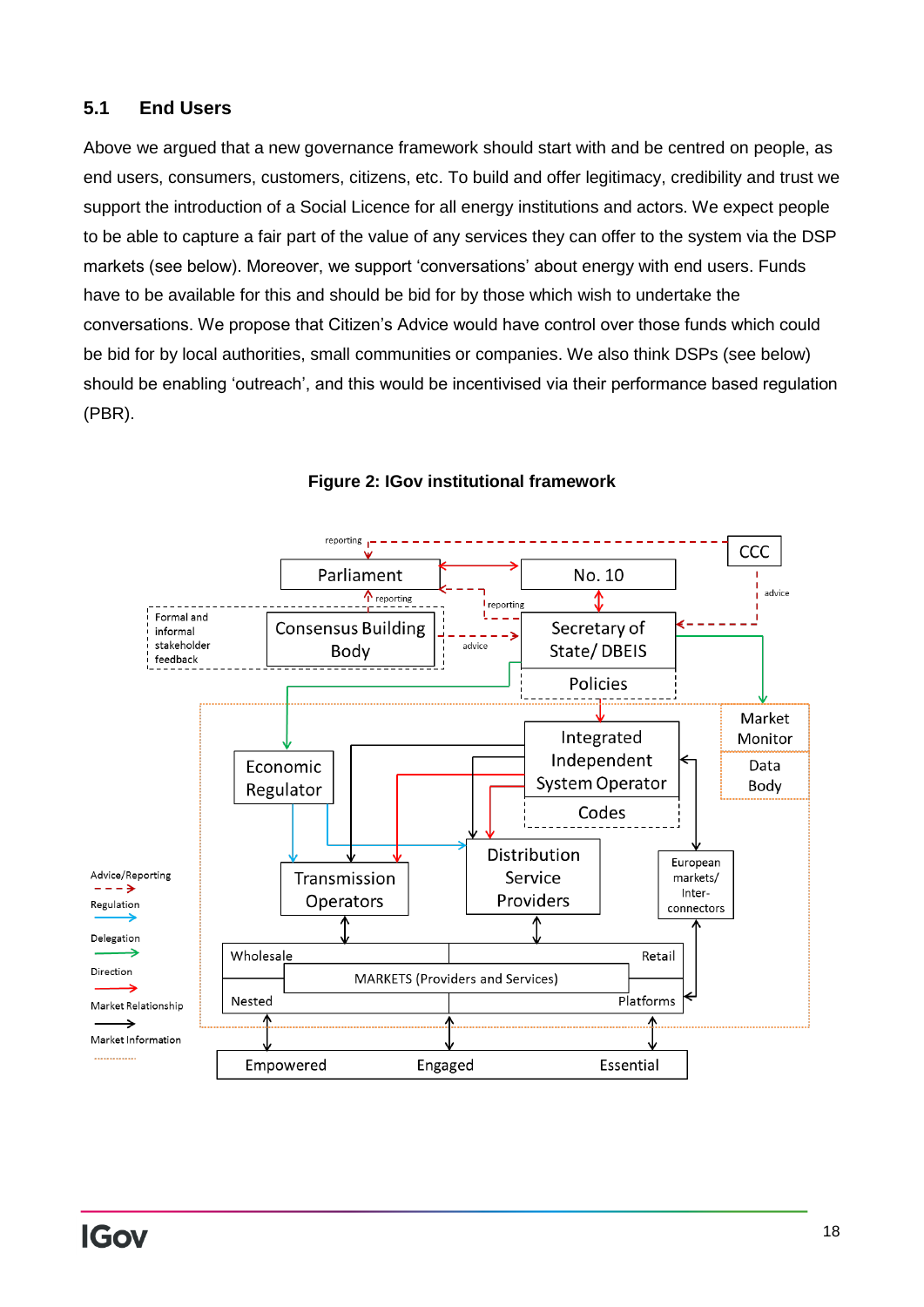#### **5.2 Distribution Service Providers (DSPs)**

A new governance framework must also facilitate the creation of local markets for energy services of all kinds, and including all potential actors, for example including community groups, cooperatives, local authorities etc. as well as companies. There are various possible approaches, but one that we believe should be explored further is the transformation of distribution network operators (DNOs) into 'active' Distribution Service Providers (DSPs), sitting at the heart of the future energy system. This would reflect altering energy system economics; technological abilities; and provide a new value proposition (meaning new ways to make money doing new things) for the energy system.

DSPs effectively provide platforms for local markets and network services. They are distinct from, and go beyond, the distribution system operator (DSO) concept, in which DNOs take over some of the roles of the national system operator (e.g. related to system services such as on frequency and voltage control, possibly reactive power, reserve, handling constraint etc.) but which does not include energy services .<sup>30</sup> DSPs can be set up in numerous ways and a final choice still needs to be worked out. For example, the DSP can be a combined operator and wires company; it could be separate; it could be a 'platform', or a series of linked platforms. The IISO could be an institution which combines the TO and DO – a true system operator which we conceptually support.

However, the DSP concept [as a way to link system operation, customer services, local markets and achieve government energy policy goals effectively, including encouraging energy efficiency and heat policy across the system] seems to us to be potentially transformational.

The transformation of DNOs into DSPs will require change in the basis of regulation, away from anticipated demand and the asset value and towards a model where a larger proportion of their revenue is related to performance based outputs $31$  and the extent to which they facilitate market transactions. This shift has started with the move from RPI-X to RIIO but does not go far enough. $32$ A potential model for DSPs is the Reforming the Energy Vision initiative in New York state (NY REV).<sup>33</sup> This sees the move to DSPs taking about a decade, at which point they are envisaged as being the 'heart' of the electricity system with new values (or payments) available to new entrants

 $\overline{a}$ 

 $30$  The IGov project hosted a workshop on DSPs and the related distribution system operator (DSO) concept in May 2016. Presentations can be viewed at:<http://projects.exeter.ac.uk/igov/category/events/igov-events/dsp-roundtable/>

<sup>31</sup> See IGov blog post *Progressive regulation – what future for Ofgem?*, 26 October 2015, <http://projects.exeter.ac.uk/igov/new-thinking-progressive-regulation-what-future-for-ofgem/>

<sup>32</sup> See IGov blog post *Transformational regulation – comparing the NY REV and RIIO*, 11 August 2016, <http://projects.exeter.ac.uk/igov/new-thinking-transformational-regulation-comparing-the-ny-rev-riio/>

<sup>&</sup>lt;sup>33</sup> See IGov blog post What, and how, the New York utilities are expected to transform to over the next decade – the New York REV's Ratemaking May 2016 Order, 13 June 2016, [http://projects.exeter.ac.uk/igov/us-regulatory-reform-ny-utility](http://projects.exeter.ac.uk/igov/us-regulatory-reform-ny-utility-transformation/)[transformation/](http://projects.exeter.ac.uk/igov/us-regulatory-reform-ny-utility-transformation/)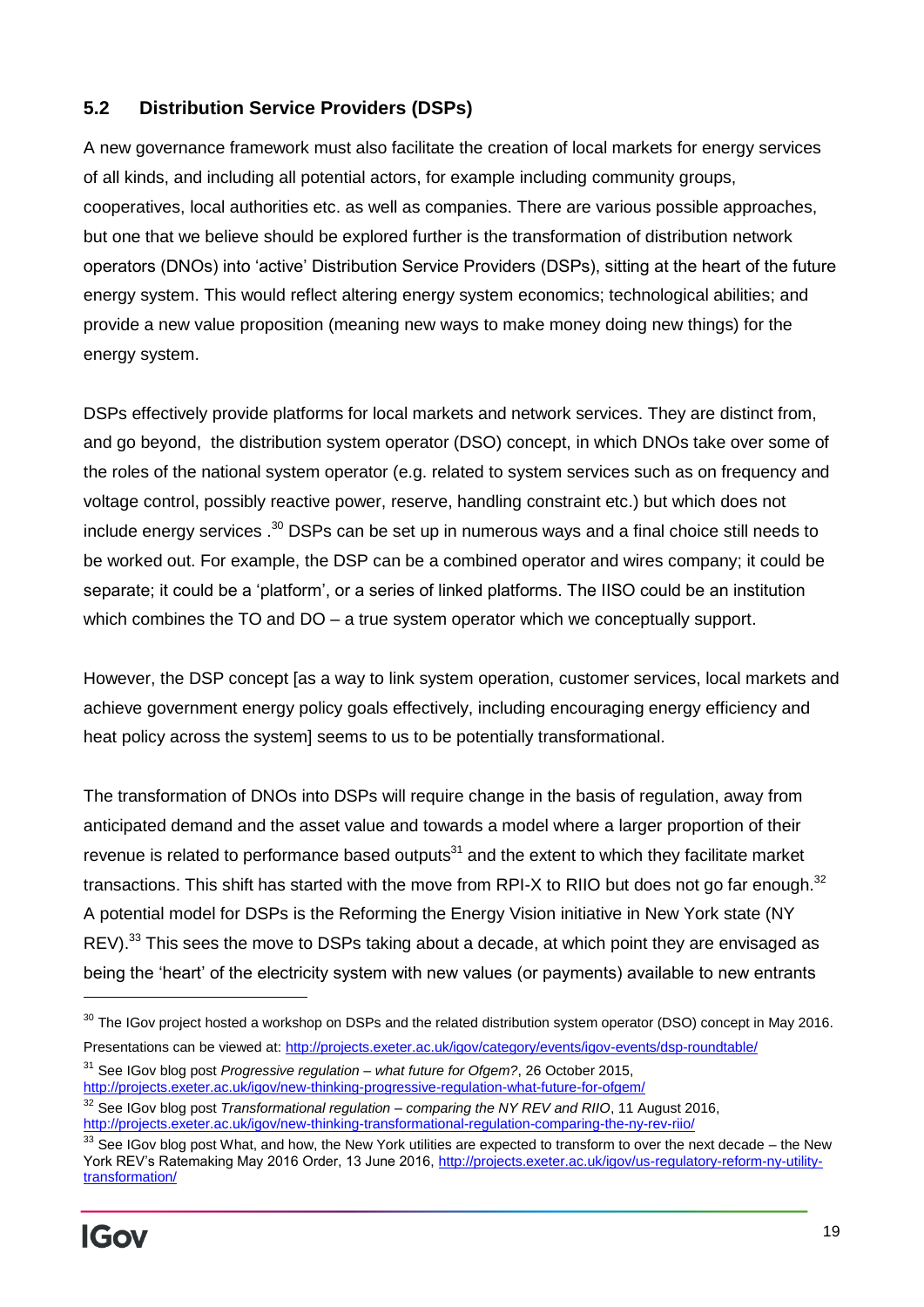for providing new services (both system and energy) to customers. We envisage DSPs as a means to operate the distribution area in the most energy efficient and cost effective way, including as the facilitator of market platforms, including a pool for energy and services, and as a way to complement government policies, such as renewable energy deployment and improving energy efficiency across the energy system.

Crucially, DSPs would provide a platform for 'nested' or local markets within distribution areas to enable companies, other actors and people to connect in new ways. Ultimately markets offer new ways to buy and sell energy and services within the system in a more facilitative way than is currently the case, bringing value to both the system and end users. 'Nested' or local markets within the distribution areas would give distributed energy resources (DER) the choice to either sell into the DSP pool (for either supply or demand products) or local market or directly into the national wholesale market. Customers – of different types – would also have the choice to buy and sell into any of those markets they chose to. Larger producers and customers may continue as they are buying and selling via the wholesale market. IGov would argue that new entrants, technologies, social preferences and so on are opening up new services and wishes and values in markets should be available for them.

The boundary between the IISO (discussed below) and DSP is complex. We support the principle that the system is optimised from the bottom-up via the DSPs. This is because customers and demand are inherently local, and a DSP is the way to maximise the capture of the demand side and to run a system optimally between supply and demand, including particular issues of system operation to do with time and place. In this way, the system is driven from the bottom-up. At some point, the IISO may have to intervene between the DSP and transmission to manage the system more efficiently, and its incentives need to reflect this (see below). This is an area of institutional governance which needs more discussion.

Overall, IGov argues that the transformation from distribution network operators to a DSP system seems to be a logical way to both direct the energy system to meet Government goals whilst at the same time encouraging new means of regulation and value to new markets. Market design needs to reflect this. This implies a new role for transmission, and its incentives would need to reflect this.

#### **5.3 Independent Integrated System Operator (IISO)**

Another key principle for institutional reform was the need for greater coordination in system design and delivery. Below we lay out a proposal for the design element; here we focus on delivery through an independent integrated system operator (IISO).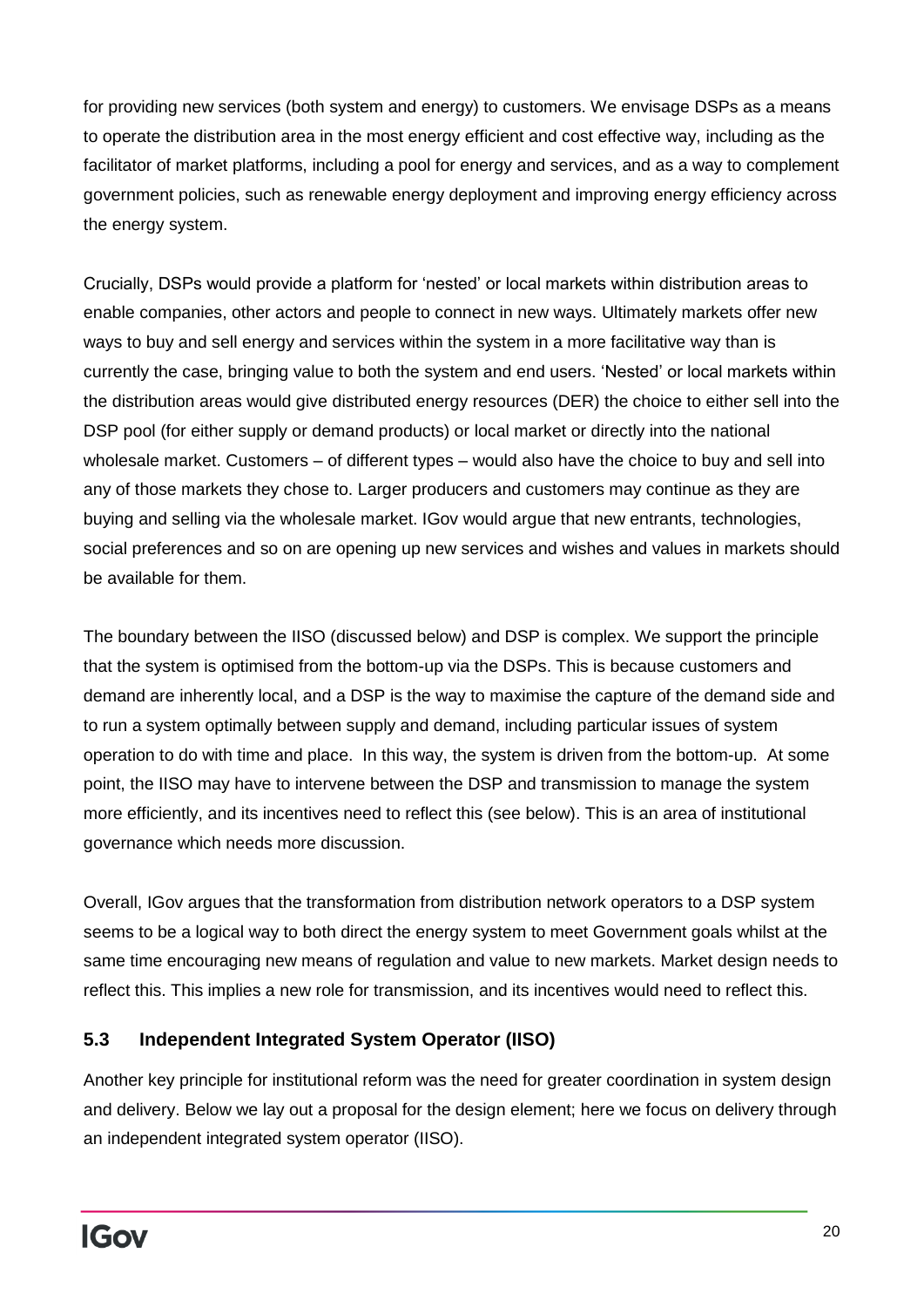Because of the greater interactions in the future energy system between gas, heat and electricity (and increasingly, transport), and between the different levels of the gas and electricity networks (i.e. transmission and distribution), we propose the creation of an *integrated* system operator that works across all these areas. This reflects the fact that energy is a whole system: making changes in one place, will lead to changes in another part of the system and it therefore has to be integrated in order to run the system effectively.

In addition, greater co-ordination will be required between transmission and distribution, as discussed above. At the moment, the SO only really deals with transmission. We argue for a SO which takes an operator view across T and D. A SO which is linked to a TO, as is the case with National Grid, will not be trusted by the DNOs.

We accept that this is a new role for an IISO. We could understand if the DNOs were unhappy with this – were they to remain as DNOs. However, as transformed DSPs, with new regulation and incentives for a bottom-up optimised energy system with DSPs, we think this new transtransmission and distribution IISO role makes sense.

The IISO would also be *independent* in that it would be separated out from the transmission operator, which would involve moving SO functions out of National Grid, where they currently sit. The IISO would take responsibility for long-term planning of networks, taking into account generation investments but also the evolution of storage and demand side response, and delivering the long-term strategy made at higher levels about the future of the gas network and heat networks. In these sense it would play the role of 'system architect' discussed by others, but with a wider framework set ultimately by the CCC's carbon budgets and the long term strategy set through a high-level energy and climate policy body (see below). Crucially, in undertaking this system operator role it would have technical capacity and expertise that currently does not exist either in Ofgem or in BEIS. The IISO would also take on the roles currently played by the SO in electricity, including halfhourly scheduling, frequency management, reserve management and ancillary services; although these would be increasingly shared with the DSPs acting at the local level (see above). The transmission operators would retain the roles of owning, building and maintaining the transmission networks, and handling connections.

Because of the conflict of interest involved in co-locating transmission network ownership and system operation in a commercial company, the difficulties in setting commercial incentives for an ISO, and because its role is closely related to the delivery of policy, the IISO would be state-owned. The IISO will ultimately have responsibility for overseeing the delivery of energy system transformation to ensure policy goals for decarbonisation and system security are met, and for the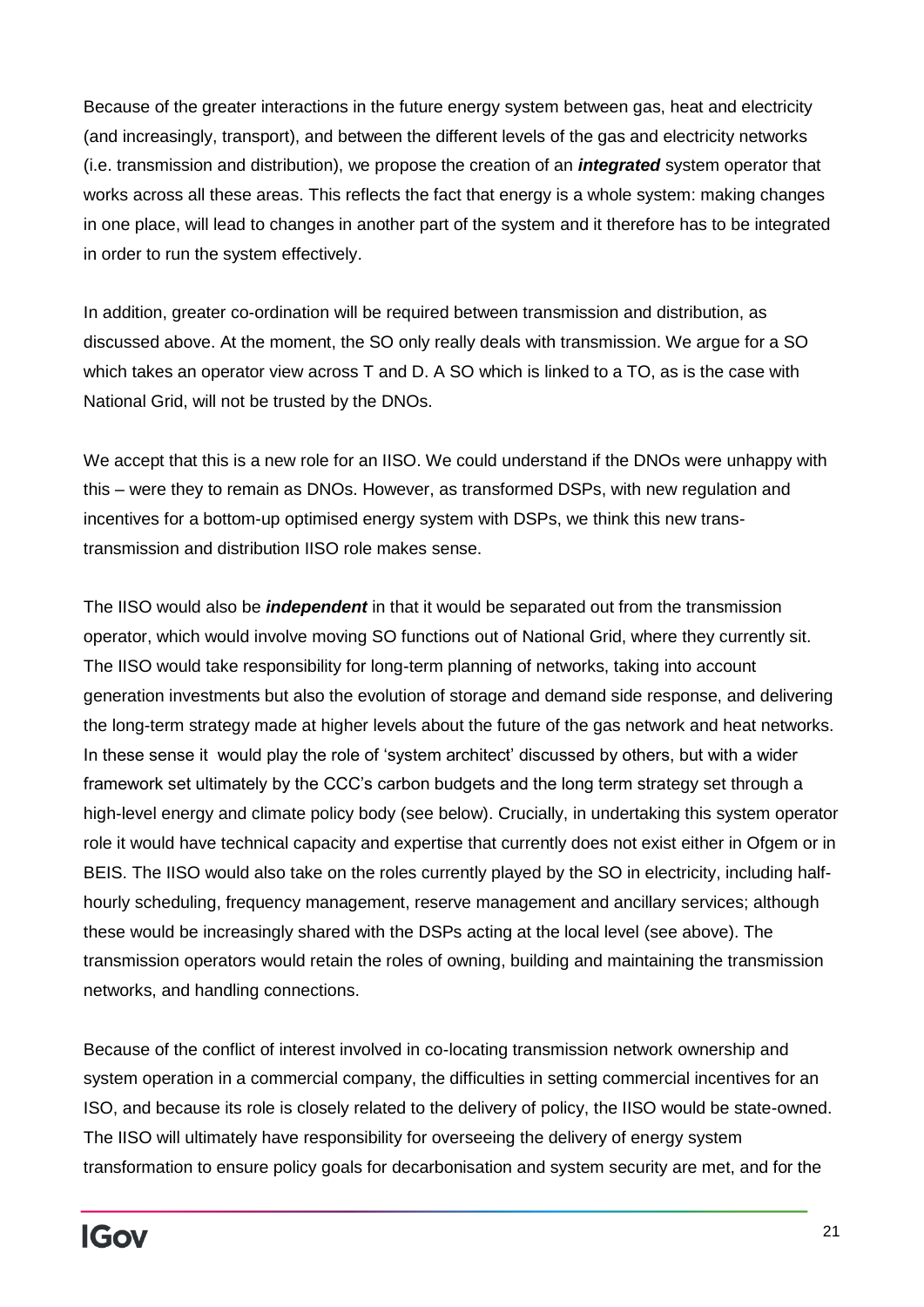energy system aspects of affordability. The IISO is directed by the government to ensure that it both acts to facilitate the carbon budgets set by the Committee on Climate Change.

The IISO would also house new arrangements for the governance of industry codes. Here, the key recommendation is that the current principle whereby industry itself effectively writes codes should end, and the initiative should pass to a dedicated codes management body that sits under the IISO. Codes should be changed to fit with the IISO decisions, as and when needed, although there will need to be clear and transparent links to relevant policies. To reduce complexity and duplication, code administration should come together within one body.

#### **5.4 Data Body and Market Monitor**

Open and transparent access to data, along with analysis of that data to ensure fair competition, was also identified above as key principles for a future energy governance architecture. We propose that a Data Body is created which treats data as a public good; it collects and provides access to available data within the system to ensure that the goals for energy policy are met.<sup>34</sup> However, the privacy of data on individuals would have to be protected under relevant legislation, with appropriate anonymization and data security provisions.

The recent CMA inquiry has highlighted the inadequacy of GB market monitoring.<sup>35</sup> so we also propose the creation of a new Market Monitor with oversight of all the institutions and markets in the energy system, operating independently of the economic regulator and other institutions. This body would monitor and report what is happening within markets openly and transparently. The Market Monitor and the Data Body will need to work closely together and are given remits directly from government.

#### **5.5 Economic Regulator**

IGov argues that the economic regulator should revert to its original role of being purely an economic regulator, with responsibility for regulating transmission operators and DSPs delegated from government. The wider responsibilities that it currently has in respect to social concerns and sustainability should be passed to other bodies in the system, and it should no longer be making policy decisions by default.

The economic regulator's environmental duties should effectively be passed to the state-owned IISO, which has responsibility for system security and transformation to a sustainable energy

 $\overline{a}$ 

 $34$  The DataHub for electricity in Denmark could provide a model for such a body.

<sup>&</sup>lt;sup>35</sup> For IGov submissions to and reviews of the CMA energy investigation see [http://projects.exeter.ac.uk/igov/?s=CMA+](http://projects.exeter.ac.uk/igov/?s=CMA)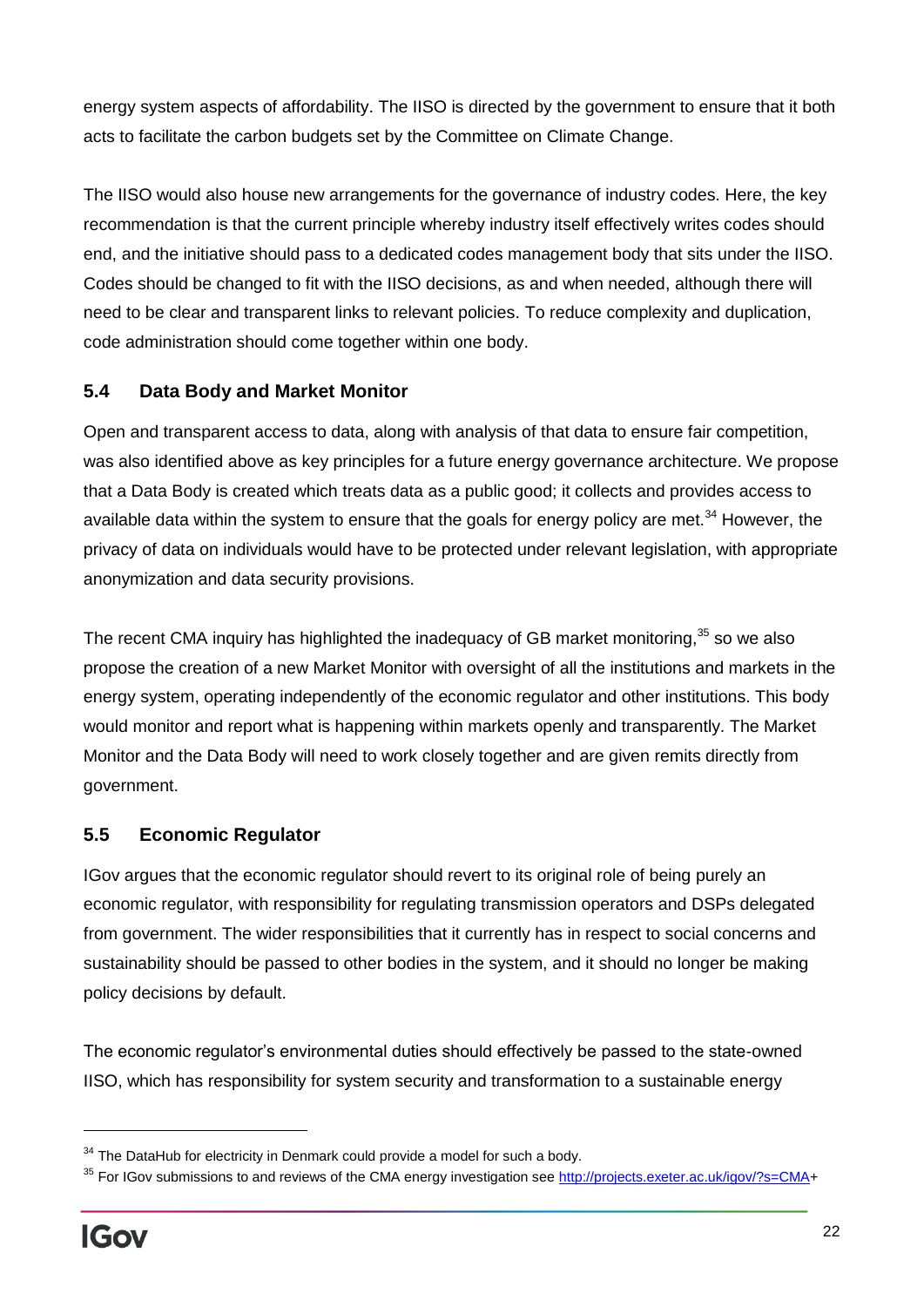system to meet the CCC and [what we have called] the Consensus Building Body recommendations. Because the IISO would have more technical capacity than the economic regulator, it should be more able to drive technical discussions with the TO and DSPs. We argue that the economic regulator is the wrong institution to take responsibility for social concerns (primarily affordability and fuel poverty) with respect to the energy system.

The SoS would have hierarchy over both the economic regulator, and the IISO. However, the economic regulator and the IISO are on the same level of hierarchy – this is a resetting of institutional importance from where economics / competition / the market has hierarchy to one where the latter and a strategic framework to meet the CCC recommendations are on an equal footing. This is because IGov argues that we need more strategic direction in relation to meeting Government goals. Once that strategic framework is established, then markets can work.

### **5.6 Consensus Building Body**

Above, we argued that a new basis for long term political stability to underpin sustainable energy policy may be needed as the scale and up-front costs of transformation to a more sustainable energy and transport system increase over the next decade. This is particularly a challenge for countries like Britain where the electoral and political system does not by itself easily create consensus, and raises the question of whether a new process, outside the formal political process but connecting to political parties and ultimately feeding into government decision making, should be considered. This would be distinct from the current approach of delegation to technical committee (e.g. the Committee on Climate Change or the National Infrastructure Commission (as it is currently set up)). This is because, while it would involve the collection and analysis of technical data, it would integrate such activities together with a more political, consensus-building function.

There are few precedents for such an approach. Royal Commissions played an adjudicating role and took evidence and viewpoints from a wide range of actors, but are now defunct. In France, there were attempts to organise debates on climate policy involving a range of constituencies, although these failed largely because they did not connect with mainstream politics. $36$ 

We have not finally decided how institutional arrangements should be set up to meet this need although we have called it a consensus building body. It seems to us that the basic function of the consensus building body would be to meet the current gap within GB policy-making of a way to agree a stable political consensus on how the UK can decarbonise within a long-term direction for energy and transport policy in light of carbon budgets set by the CCC. It would provide an

<sup>36</sup> [https://en.wikipedia.org/wiki/Grenelle\\_Environnement](https://en.wikipedia.org/wiki/Grenelle_Environnement)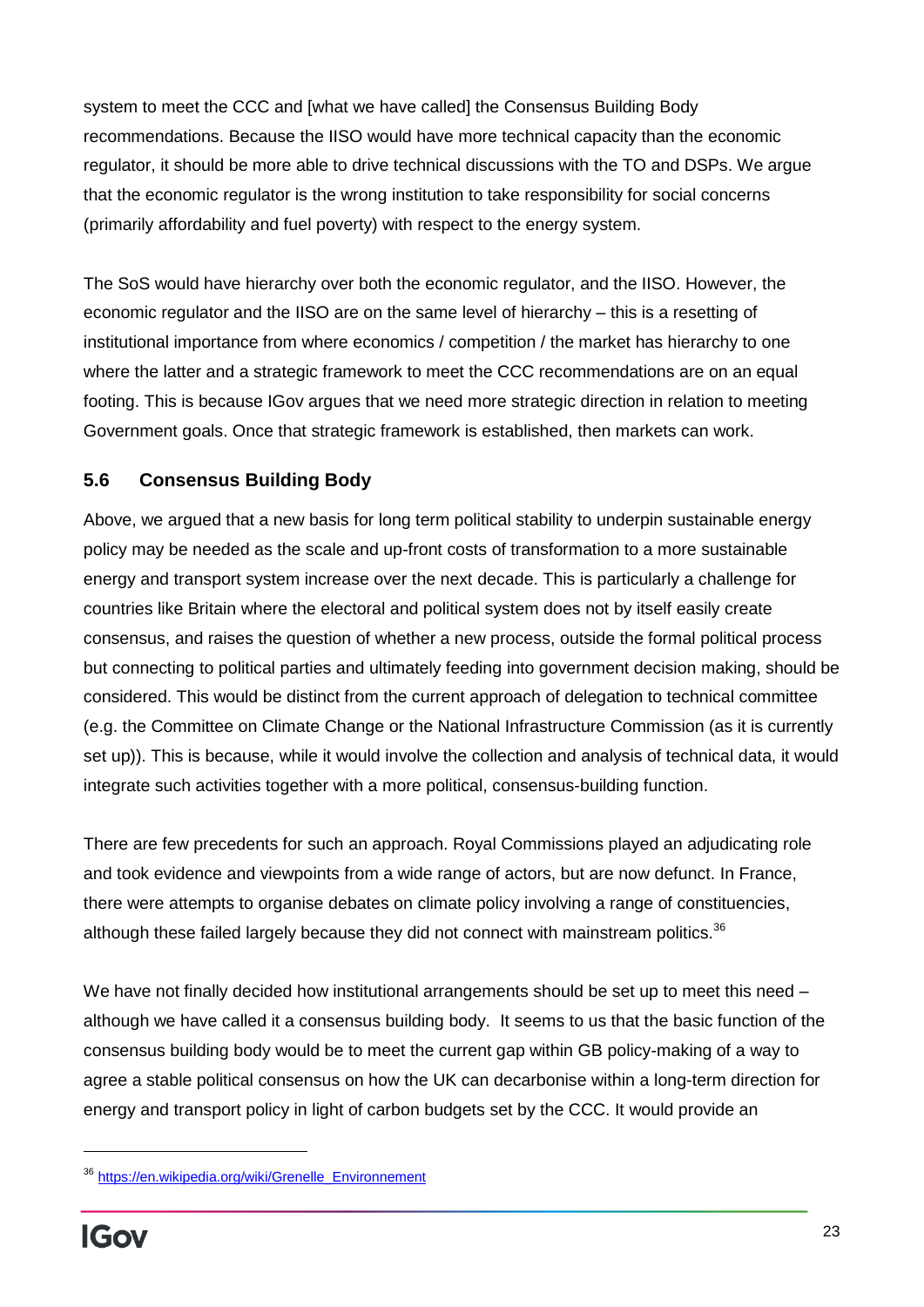intellectual coordination of GB energy governance, including enabling a 'national conversation', involving all major political parties and social and economic constituencies, supported by expert input on technologies, behaviour change, costs etc. This would include gathering formal and informal feedback from all stakeholders operating with the energy system, including end users and their protection. The body would also continuously monitor and review the progress of policies in the energy, buildings and transport sectors and report these back to government, industry and wider stakeholders, thereby providing an institution which – if not holding the Government to account – highlights successes and inadequacies of governance, relative to the CCC budgets. On the basis of this process, it would make recommendations to the government of the day on long-term strategy for meeting sustainable energy policy goals.

## **6. Final Comments**

We are aware of the pitfalls of displacing one large, inflexible and slow institution (e.g. Ofgem) with another (e.g. possibly the new IISO); or creating a number of new institutions which are uncoordinated so that the overall impact of the changes are either no better, or slightly better or worse.

We argue that the framework streamlines the current governance arrangements to better reflect the new technological possibilities, the new energy system economics and the needs of the energy system – including meeting customer preferences and wishes, keeping costs down and meeting energy policy goals.

We maintain that whilst the GB energy system can continue without institutional change for some time, it will become increasingly costly to run the system and increasingly difficult to meet energy policy goals – including decarbonisation and security.

As said at the start, we do not see the framework proposed here as radical or costly. More, it reflects lessons learned (mostly) from energy policy practice in New York State and Denmark. In addition, it is a proposed pathway from mass subsidisation to a combination of regulatory incentives linked to outputs; strategic direction and wider market opportunities.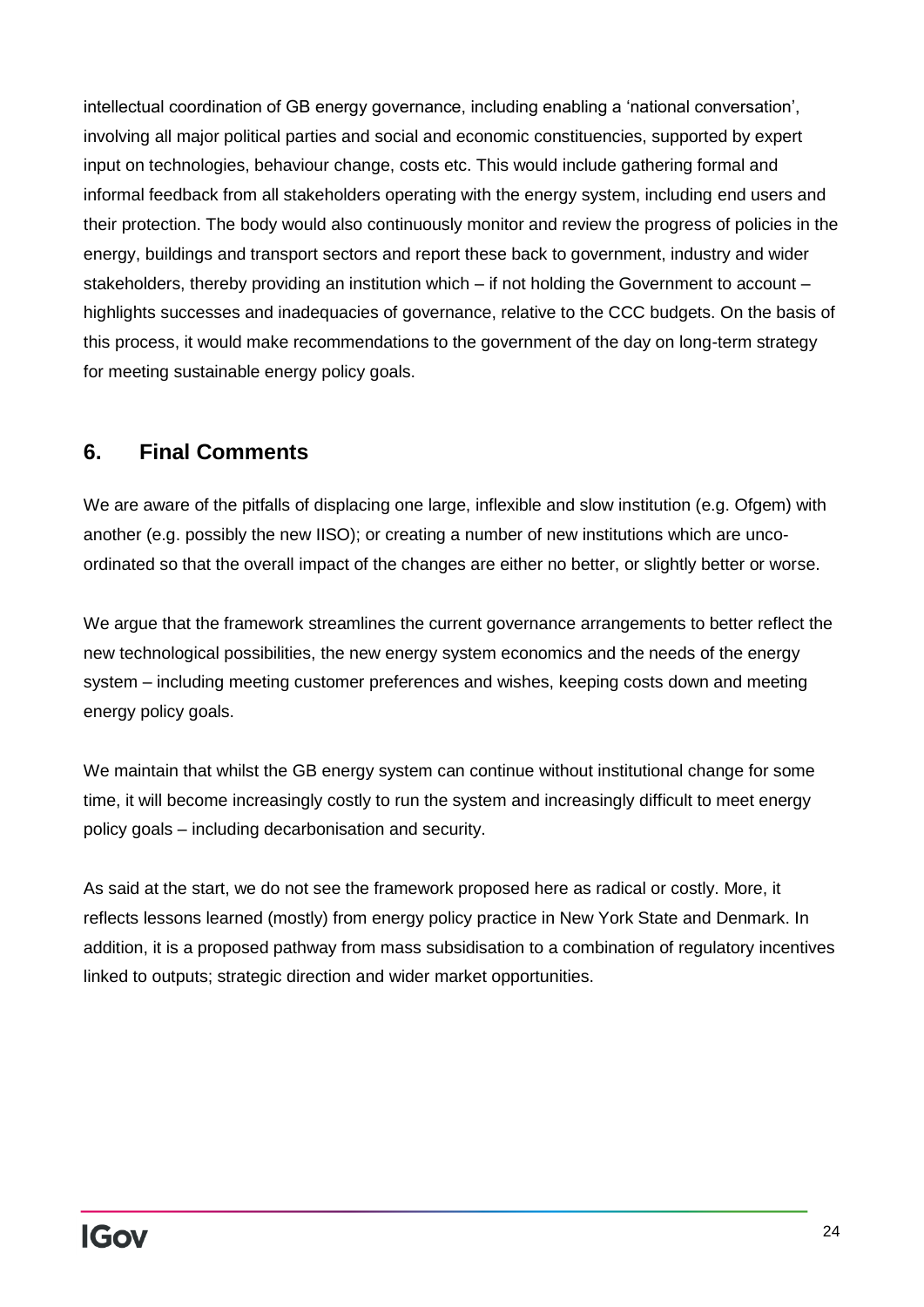## **7. References**

Bird J (2015) Let's get it right: suggested framework for improving government low carbon interventions. Report, Sustainability First, London

Carter, N., 2010. Vote Blue, go Blue: have conservatives forgotten about the environment? In: Paper presented at the Political Studies Association 2010 Conference, [http://www.psa.ac.uk/journals/pdf/5/2010/130\\_1187.pdf](http://www.psa.ac.uk/journals/pdf/5/2010/130_1187.pdf)

CSIRO and Energy Networks Association (2015) Electricity Network Transformation Roadmap: Interim Program Report, [http://www.ena.asn.au/sites/default/files/roadmap\\_interim\\_report\\_final.pdf](http://www.ena.asn.au/sites/default/files/roadmap_interim_report_final.pdf)

Energy Networks Association (ENA) (2014) Demand Side Response shared services framework Concept Paper, Electricity Demand Side Response Working Group, ENA, London

Helm, D. (2012) The Carbon Crunch: How we're getting climate change wrong – and how to fix it, Yale University Press

IGov (2015) Codes governance and reform discussion paper, [http://projects.exeter.ac.uk/igov/wp](http://projects.exeter.ac.uk/igov/wp-content/uploads/2015/11/Energy-Codes-Discussion-Note-Nov-2015-updated.pdf)[content/uploads/2015/11/Energy-Codes-Discussion-Note-Nov-2015-updated.pdf](http://projects.exeter.ac.uk/igov/wp-content/uploads/2015/11/Energy-Codes-Discussion-Note-Nov-2015-updated.pdf)

Institute of Engineering and Technology (IET) (2014) Britain's power system,: the case for a system architect Briefing paper, IET: London,<http://www.theiet.org/factfiles/energy/brit-power-page.cfm>

Keay, M., Rhys, J. and Robinson, D. (2012) Decarbonization of the electricity industry – is there still a place for markets? Working Paper 9, Oxford Institute for Energy Studies, University of Oxford.

Kuzemko, C. (2015) 'Energy depoliticisation in the UK: Destroying political capacity. *The British Journal of Politics and International Relations, 18, 1, pp 107-124*

Kuzemko, C. (2016) Governing for demand management innovations in Germany Working Paper 1601, IGov/Energy Policy Group, University of Exeter, http://projects.exeter.ac.uk/igov/wpcontent/uploads/2016/02/CK-Governing-for-Demand-Mangement-Innovations1.pdf

Lockwood, M. (2013) 'The political sustainability of climate policy: the case of the UK Climate Change Act' Global Environmental Change 23, 5, pp 1339-1348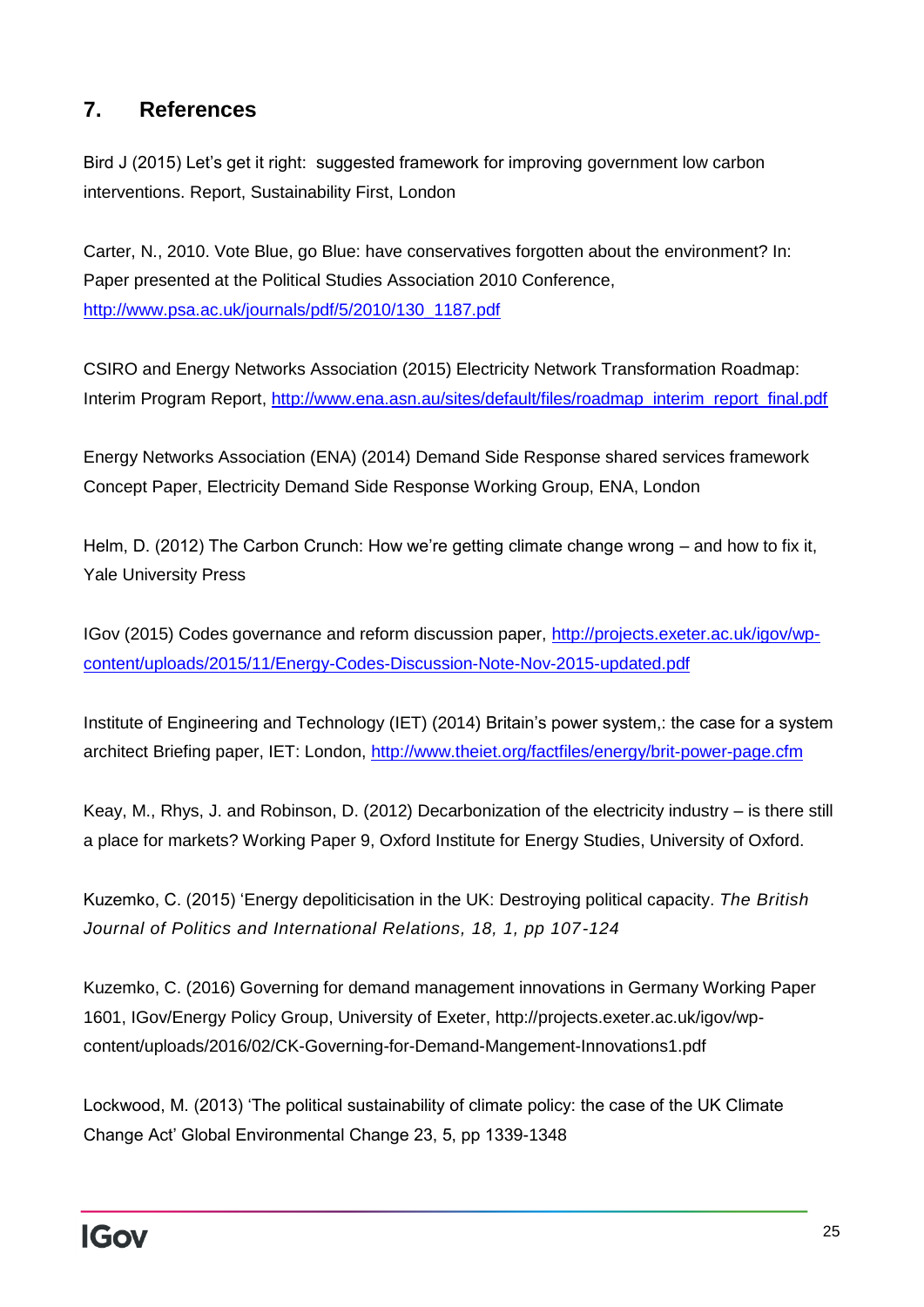Lockwood, M. (2014) Energy networks and distributed energy resources in Great Britain Working Paper 1406, Gov/Energy Policy Group, University of Exeter,

[http://projects.exeter.ac.uk/igov/working-paper-energy-networks-and-distributed-energy-resources](http://projects.exeter.ac.uk/igov/working-paper-energy-networks-and-distributed-energy-resources-in-great-britain/)[in-great-britain/](http://projects.exeter.ac.uk/igov/working-paper-energy-networks-and-distributed-energy-resources-in-great-britain/)

Lockwood, M. (2015a) The Danish system of electricity policy-making and regulation Working Paper 1504, IGov/Energy Policy Group, University of Exeter, [http://projects.exeter.ac.uk/igov/wp](http://projects.exeter.ac.uk/igov/wp-content/uploads/2015/06/ML-Danish-model-of-regulation1.pdf)[content/uploads/2015/06/ML-Danish-model-of-regulation1.pdf](http://projects.exeter.ac.uk/igov/wp-content/uploads/2015/06/ML-Danish-model-of-regulation1.pdf)

Lockwood, M., Mitchell, C., Hoggett, R. and Kuzemko, C. (2015) Innovation and energy industry codes in Great Britain Working Paper 1505, IGov/Energy Policy Group, University of Exeter, [http://projects.exeter.ac.uk/igov/wp-content/uploads/2015/12/ML-Innovation-energy-industry-codes](http://projects.exeter.ac.uk/igov/wp-content/uploads/2015/12/ML-Innovation-energy-industry-codes-in-GB1.pdf)[in-GB1.pdf](http://projects.exeter.ac.uk/igov/wp-content/uploads/2015/12/ML-Innovation-energy-industry-codes-in-GB1.pdf)

Lockwood, M., Kuzemko, C., Mitchell, C. and Hoggett, R. 'Historical institutionalism and the politics of sustainable energy transitions: A research agenda' Environmental and Planning C, published online, (July 2016)<http://epc.sagepub.com/content/early/2016/07/22/0263774X16660561.full.pdf+html>

Lockwood, M. (2016) 'Creating protective space for innovation in electricity distribution networks in Great Britain: The politics of institutional change' Environmental Innovation and Societal Transformation, 18, 1, pp. 111-127

Maclean, K., Sansom, R., Watson, T. and Gross, R. (2016) Managing heat system decarbonisation: comparing the impacts and costs of transitions in heat infrastructure Centre for Energy Policy and Technology, Imperial College, London.

Mitchell, C. (2014) Change and inertia in the UK energy system – getting our institutions and governance right Working Paper 1402, Energy Policy Group, University of Exeter

Mitchell, C. (2016) 'Momentum is increasing towards a flexible electricity system based on renewables' Nature Energy 1, Article no. 15030, Published online 1 February 2016, [http://www.nature.com/articles/nenergy201530?WT.mc\\_id=TWT\\_NEnergy](http://www.nature.com/articles/nenergy201530?WT.mc_id=TWT_NEnergy)

Mitchell, C., Woodman, B., Kuzemko, C. and Hoggett, R. (2015) Public Value Energy Governance, Working Paper 1502, IGov/Energy Policy Group, University of Exeter, <http://projects.exeter.ac.uk/igov/wp-content/uploads/2015/03/Public-value-energy-governance.pdf>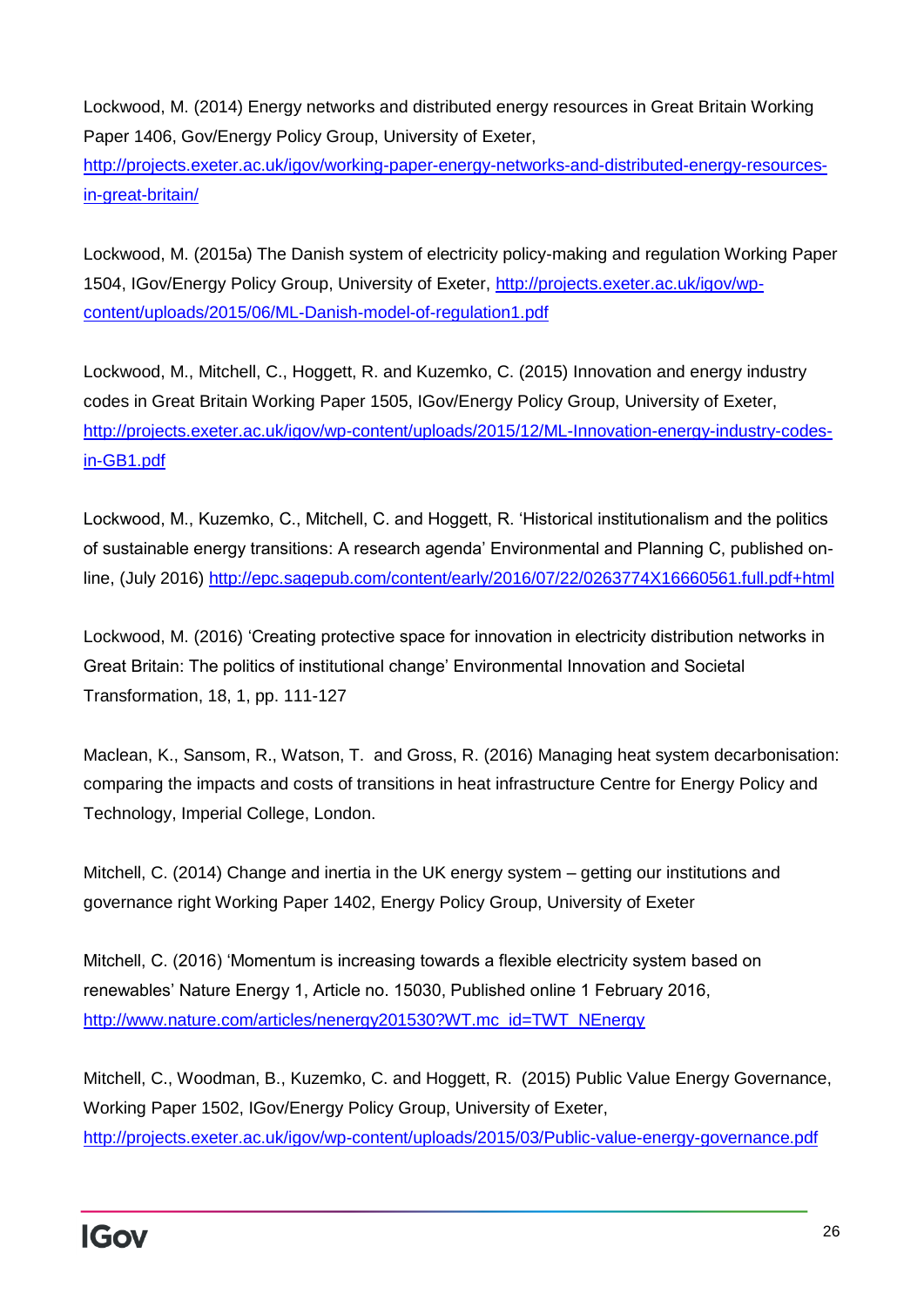National Infrastructure Commission (NIC) (2016) Smart Power NIC, London, [https://www.gov.uk/government/uploads/system/uploads/attachment\\_data/file/505218/IC\\_Energy\\_R](https://www.gov.uk/government/uploads/system/uploads/attachment_data/file/505218/IC_Energy_Report_web.pdf) [eport\\_web.pdf](https://www.gov.uk/government/uploads/system/uploads/attachment_data/file/505218/IC_Energy_Report_web.pdf)

Pudjianto, D., Djapic, P., Auinedi, M., Kim Gan, C., Strbac, G., Huang, S. and Infield, D. (2013) 'Smart control for minimizing distribution network reinforcement cost due to electrification' Energy Policy 52, pp 76-84

Steward, T. (2014) Demand and decarbonisation in 2050: Themes from scenarios Working Paper 1401, IGov/Energy Policy Group, University of Exeter

Strbac, G., Gan, C. K., Aunedi, M., Stanojevic, V., Djapic, P., Dejvises, J., Mancarella, P., Hawkes, A., Pudjianto, D. Le Vine, S., Polak, J. Openshaw, D., Burns, S., West, P., Brogden, D., Creighton, A., and Claxton, A. (2010) Benefits of Advanced Smart Metering for Demand Response based Control of Distribution Networks London: Energy Networks Association, Available at: http://www.energynetworks.org/modx/assets/files/electricity/futures/smart\_meters/Smart\_Metering [Benerfits\\_Summary\\_ENASEDGImperial\\_100409.pdf](http://www.energynetworks.org/modx/assets/files/electricity/futures/smart_meters/Smart_Metering_Benerfits_Summary_ENASEDGImperial_100409.pdf)

Strbac, G., Pollitt, M., Kostantinidis, C. V., Moreno, R., Newbery, D. and Green, R. (2014) 'Electricity transmission arrangements in Great Britain: Time for a change?' Energy Policy73, pp.298-311

Willis, R. (2006) Grid 2.0: The next generation Green Alliance, London

Wilson. I. A. G., Rennie, A. J. R., Ding, Y., Eames, P. C., Hall, P. J., and Kelly, N. J. (2013) 'Historical daily gas and electrical flows through Great Britain's transmission networks and the decarbonisation of domestic heat' Energy Policy 61, pp. 301-305